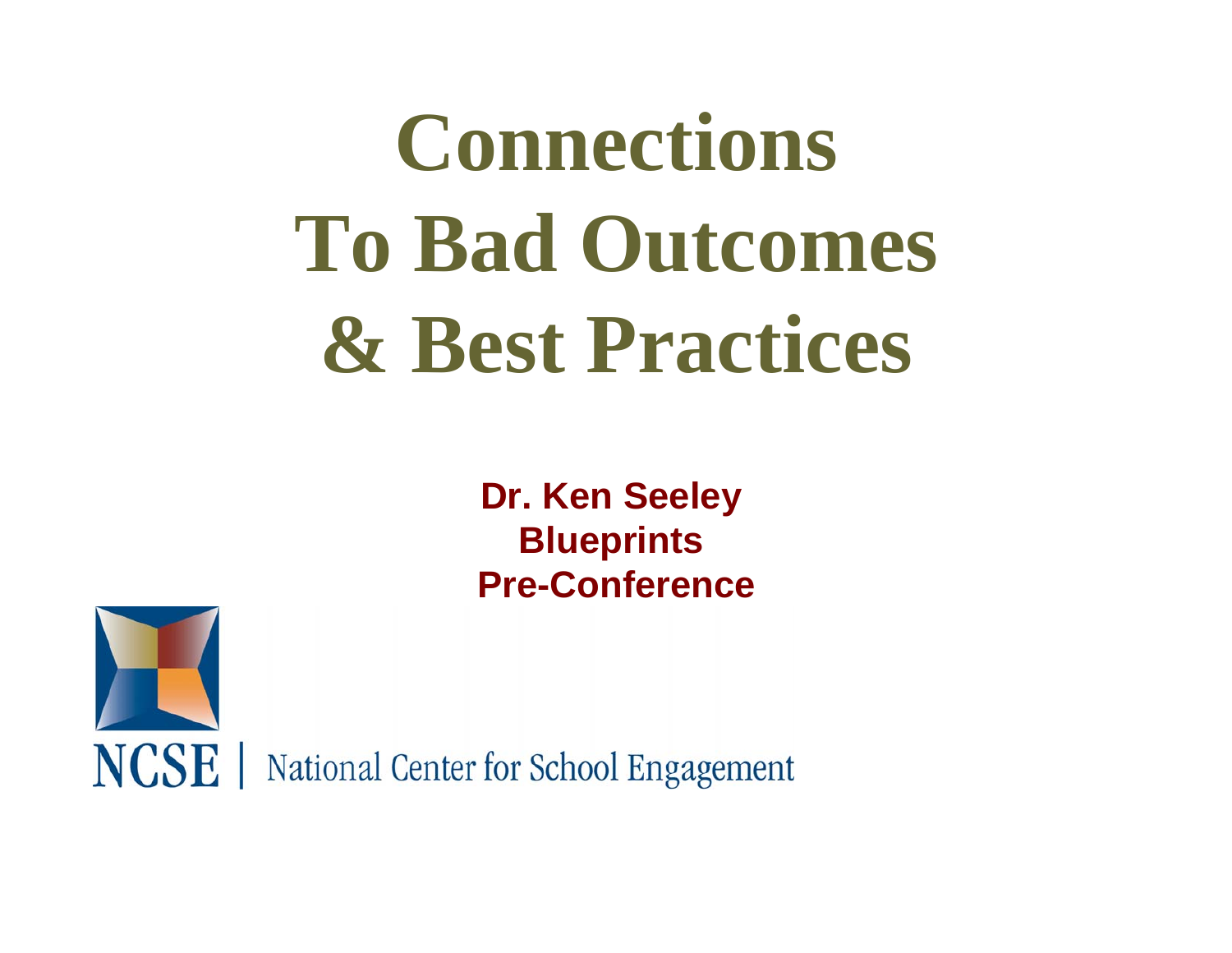## **What is NCSE?**

#### *The National Center for School Engagement*

- Theory of Change is based on the interaction of Attendance Attachment and Achievement
- Promoting truancy prevention and school success
- Provide training, evaluation and technical assistance
- NCSE is a hosted by the Colorado Foundation for Families and Children

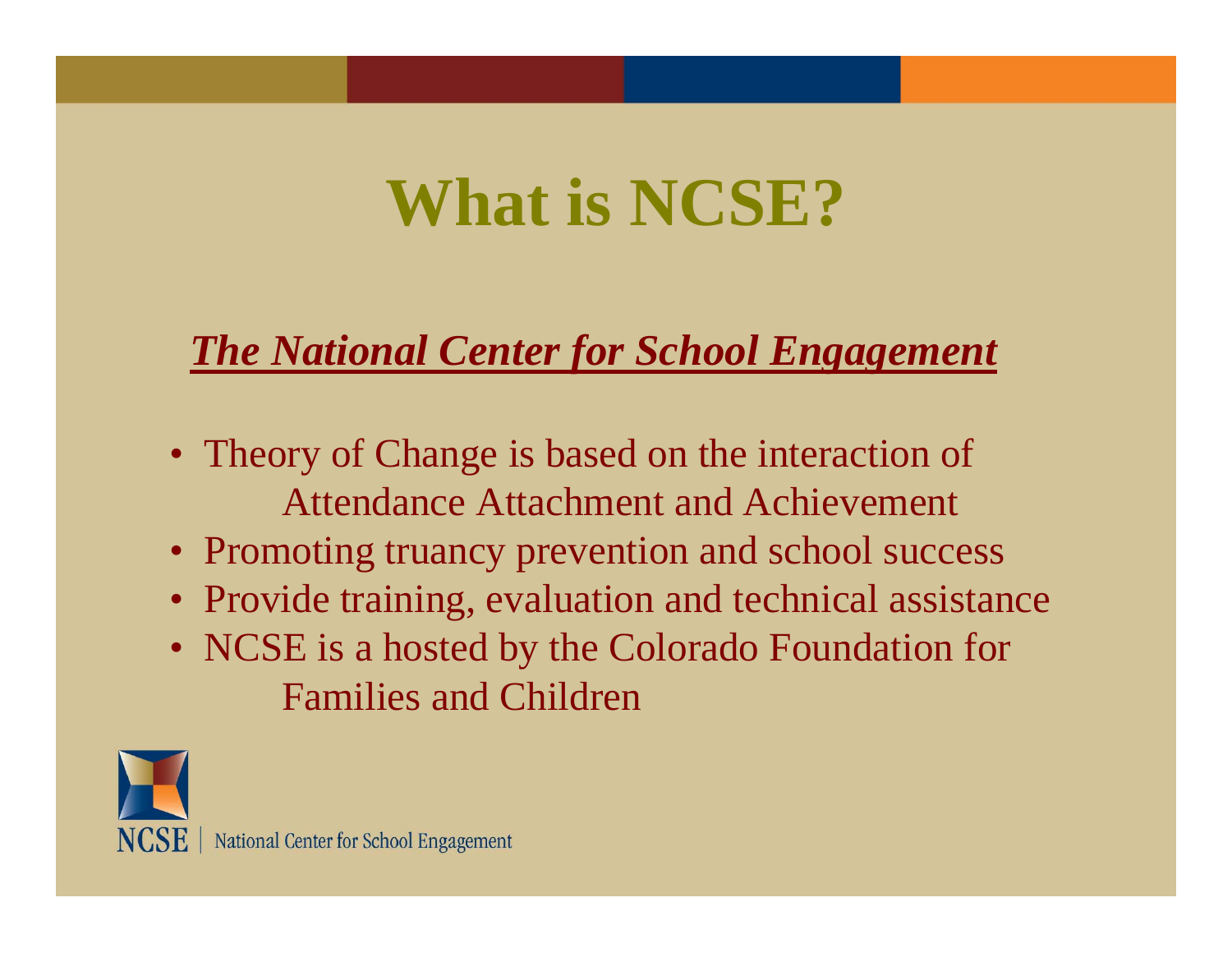# **Truancy Overview**

- Currently no national definition
- NCLB requires state definition of truancy
- NCLB requires states collect truancy rates (not only attendance rates)

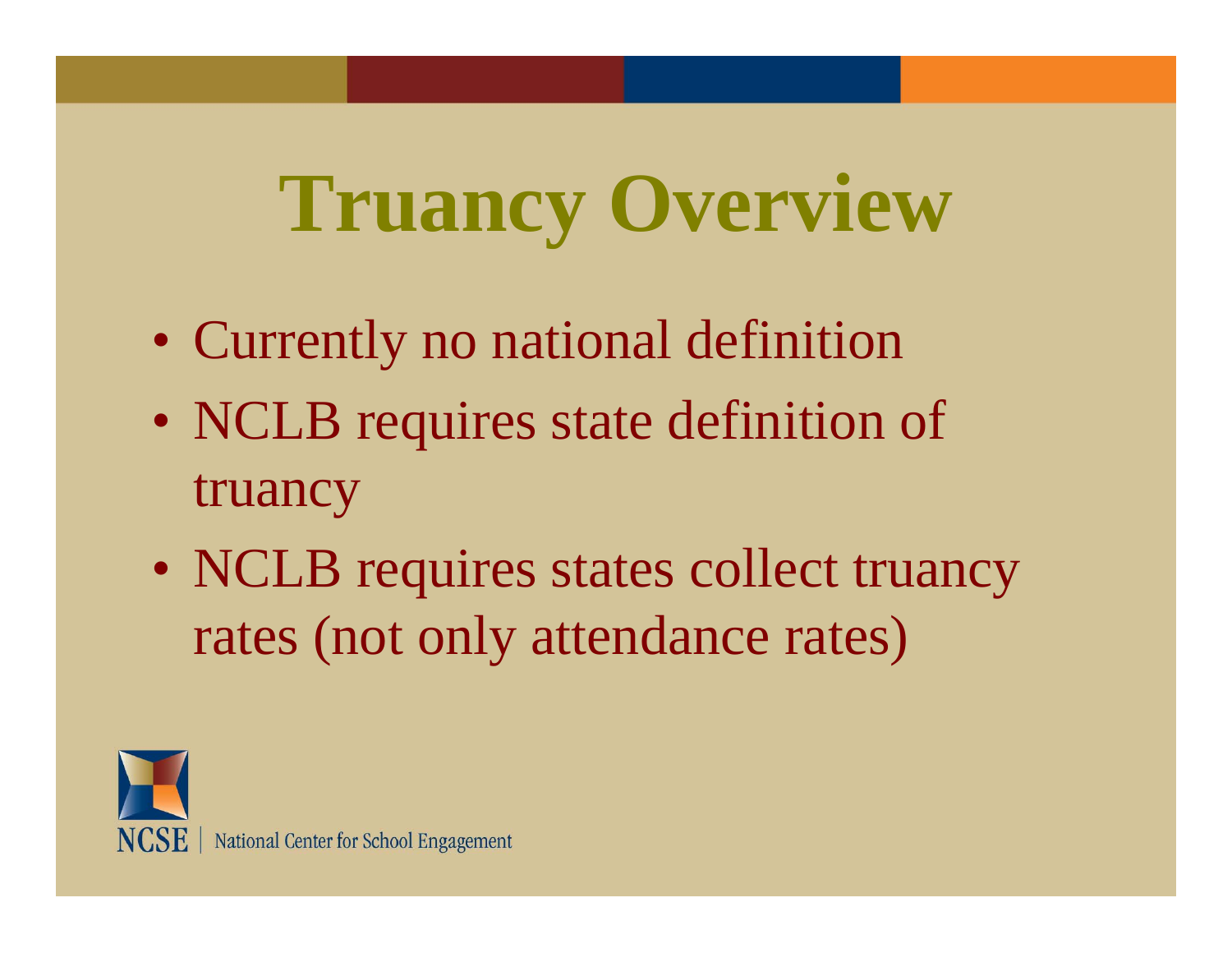#### Truancy and Delinquency Youth Ages 12-15

#### **Onset of Serious Property Crimes \***

| <b>Class Skipper</b>                                                            | 4.69 times as likely                                   |  |
|---------------------------------------------------------------------------------|--------------------------------------------------------|--|
| <b>Minor Truant (1-3 Days)</b>                                                  | $5.17$ $\frac{6}{100}$ $\frac{6}{100}$ $\frac{6}{100}$ |  |
| Moderate Truant (4-9Days) 11.46 " "                                             |                                                        |  |
| <b>Chronic Truant (&gt; 9 Days)</b> 21.53 $\cdot\cdot\cdot\cdot\cdot\cdot\cdot$ |                                                        |  |

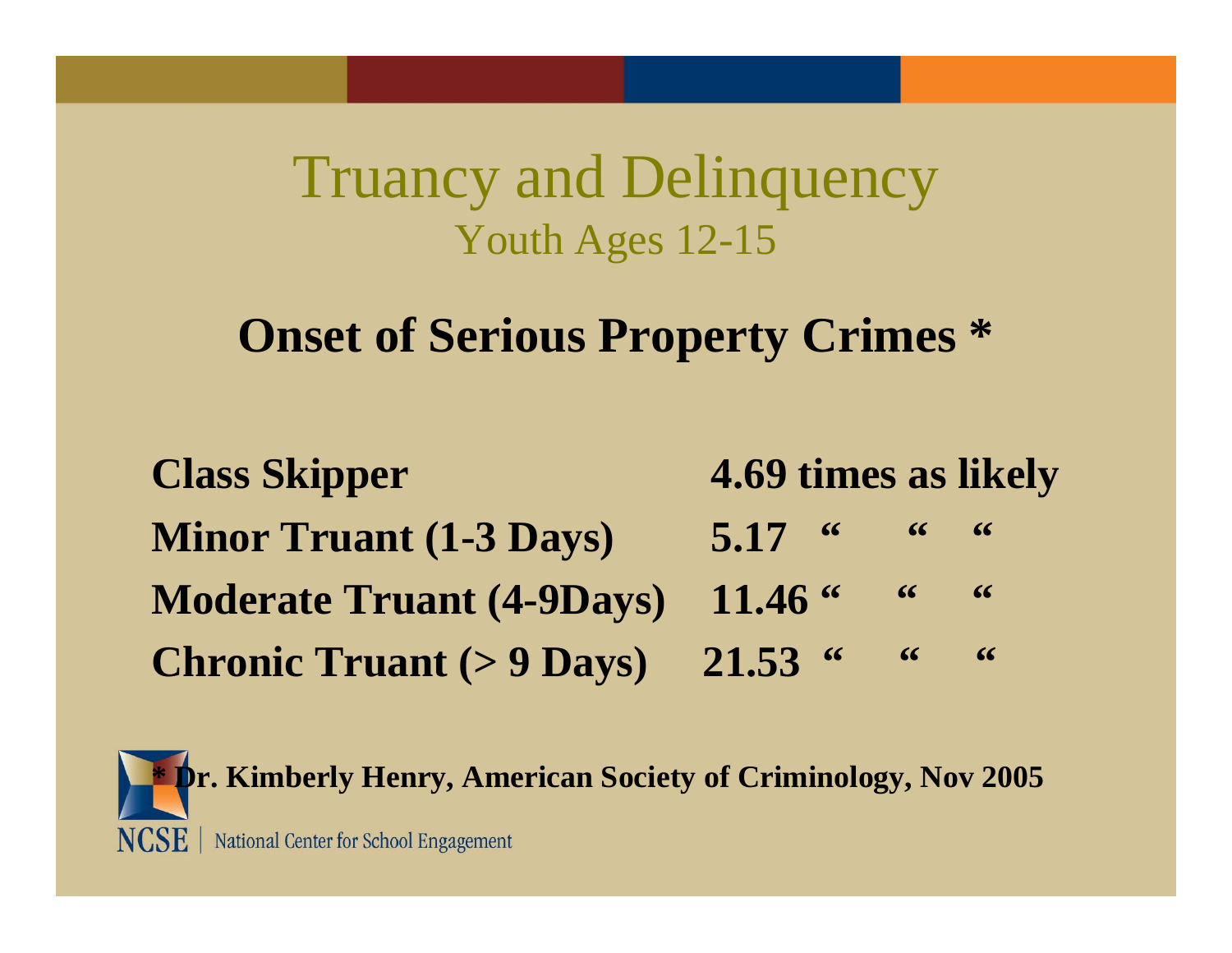### Effect of Truancy on Later Delinquency in Youth Ages 12-15

#### **Onset of Serious Assault Crimes**

Class Skipper 4.12 times as likely Minor Truant  $(1-3 \text{ days})$  4.03 Moderate Truant (4-9 days) 6.84 Chronic Truant  $(> 9 \text{ days})$  12.15

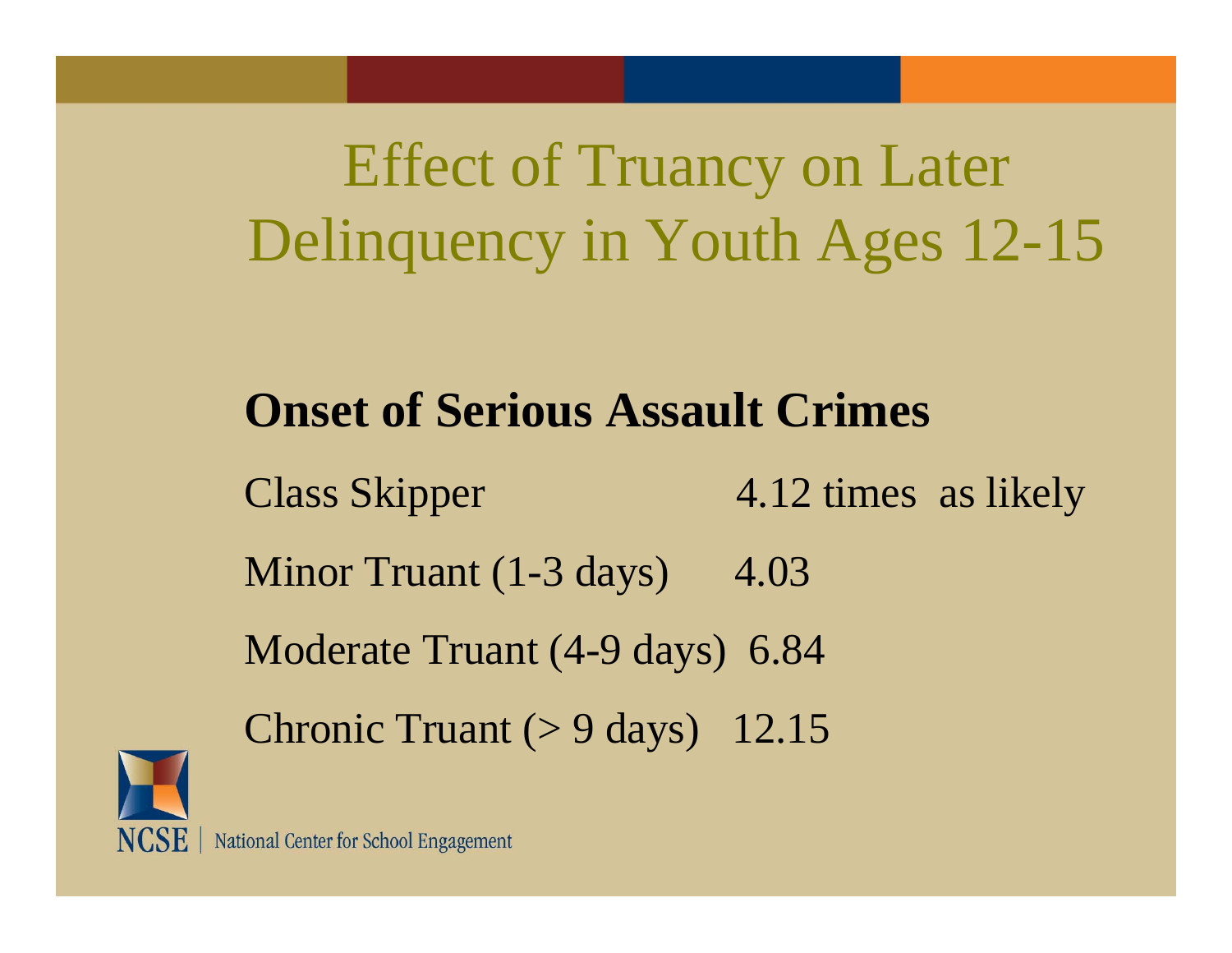### Truancy and Drug Use

**Onset of Marijuana Use By Age 14** Class Skipper 4.11 times as likely •Minor Truant (1-3 days) 7.17 •Moderate Truant (4-9 days) 12.37 •Chronic Truant  $(> 9 \text{ days})$  16.08

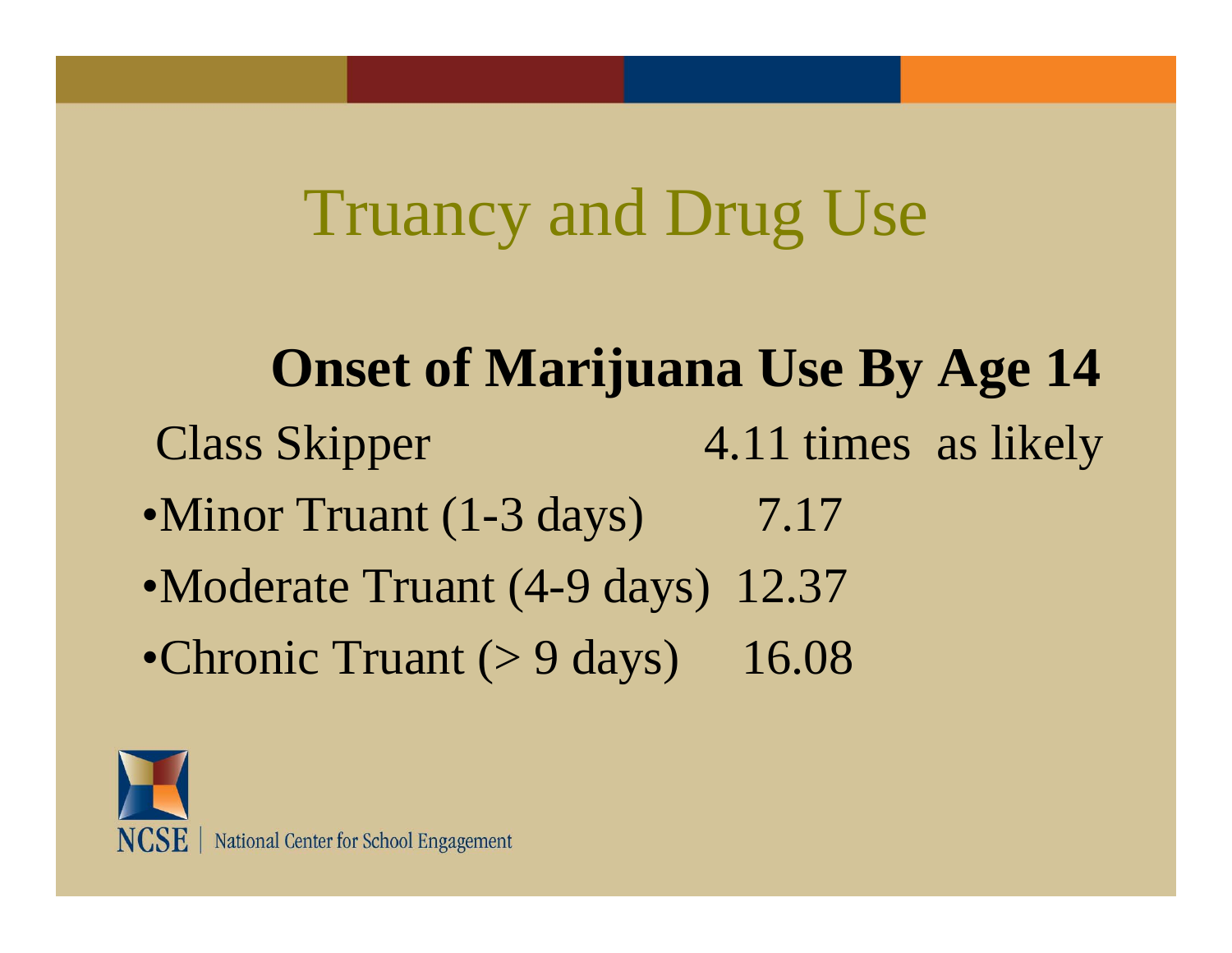#### Latest Research on Truancy and Drugs Henry, K and Thornberry, T. 2008 ( In Press)

- Truancy is the most significant of all risk factors to predict first time marijuana use
- Truancy predicted 97% of first time drug use
- Linear relationship between truancy and amount of alcohol and drug use (The greater the # of truant days, the greater the use)
- Truancy occurs in pairs as does delinquency

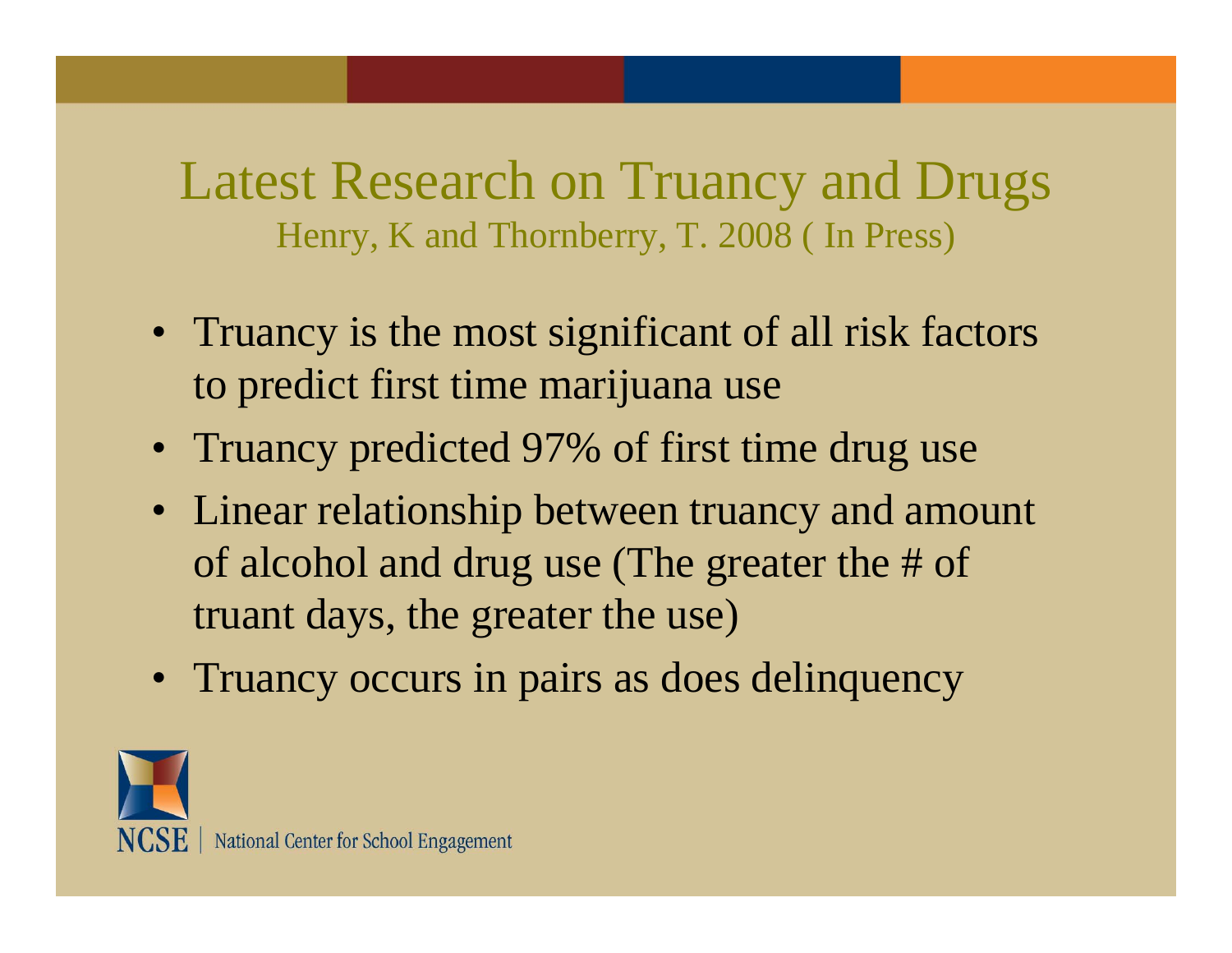### TRAIN Data Background

¾**The following data are based on 595 students entered into an online database (TRAIN) from all 7 demonstration sites from the National Truancy Reduction Demonstration Programs Evaluation (OJJDP 2000-2005).**

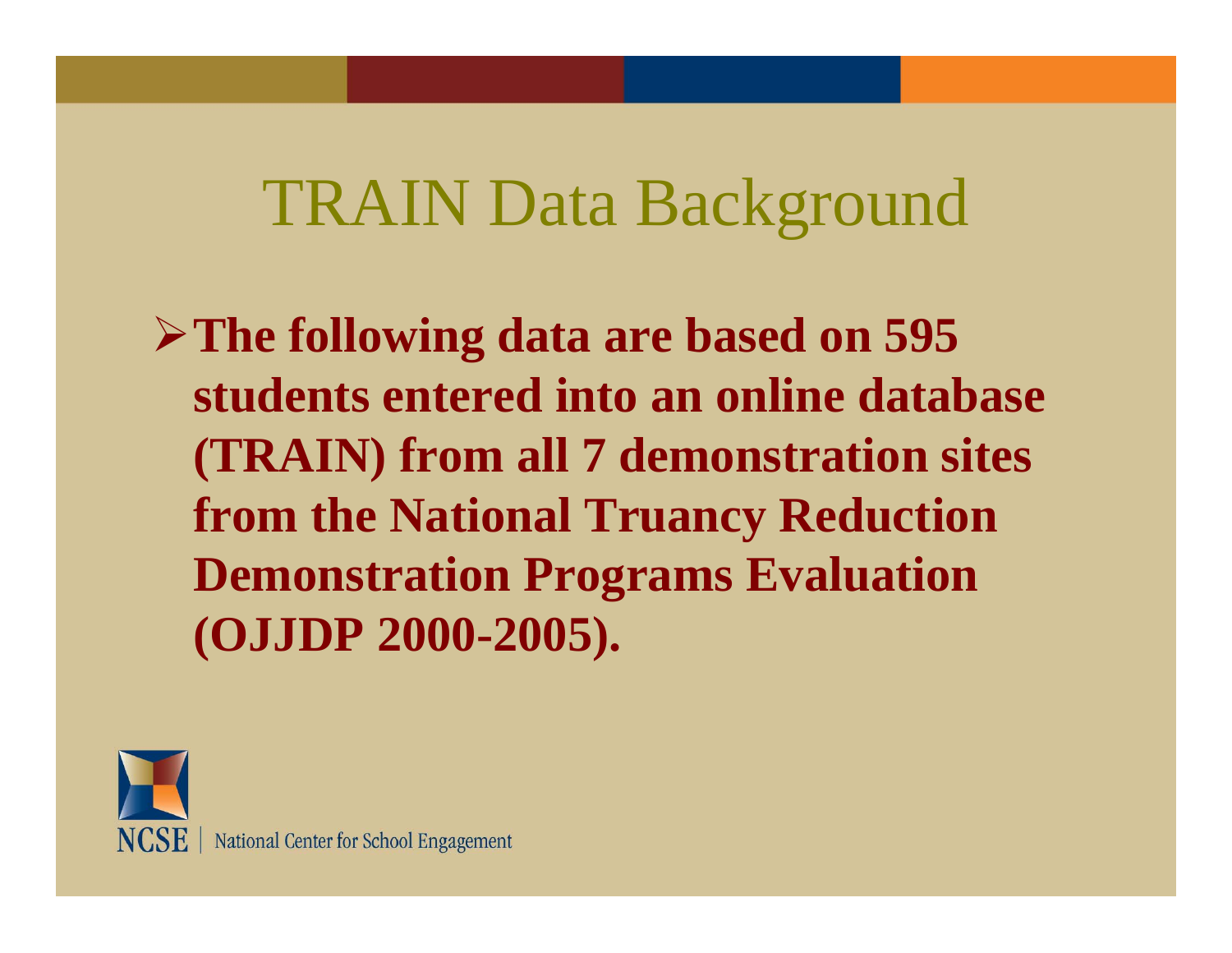### Gender



NCSE | National Center for School Engagement

H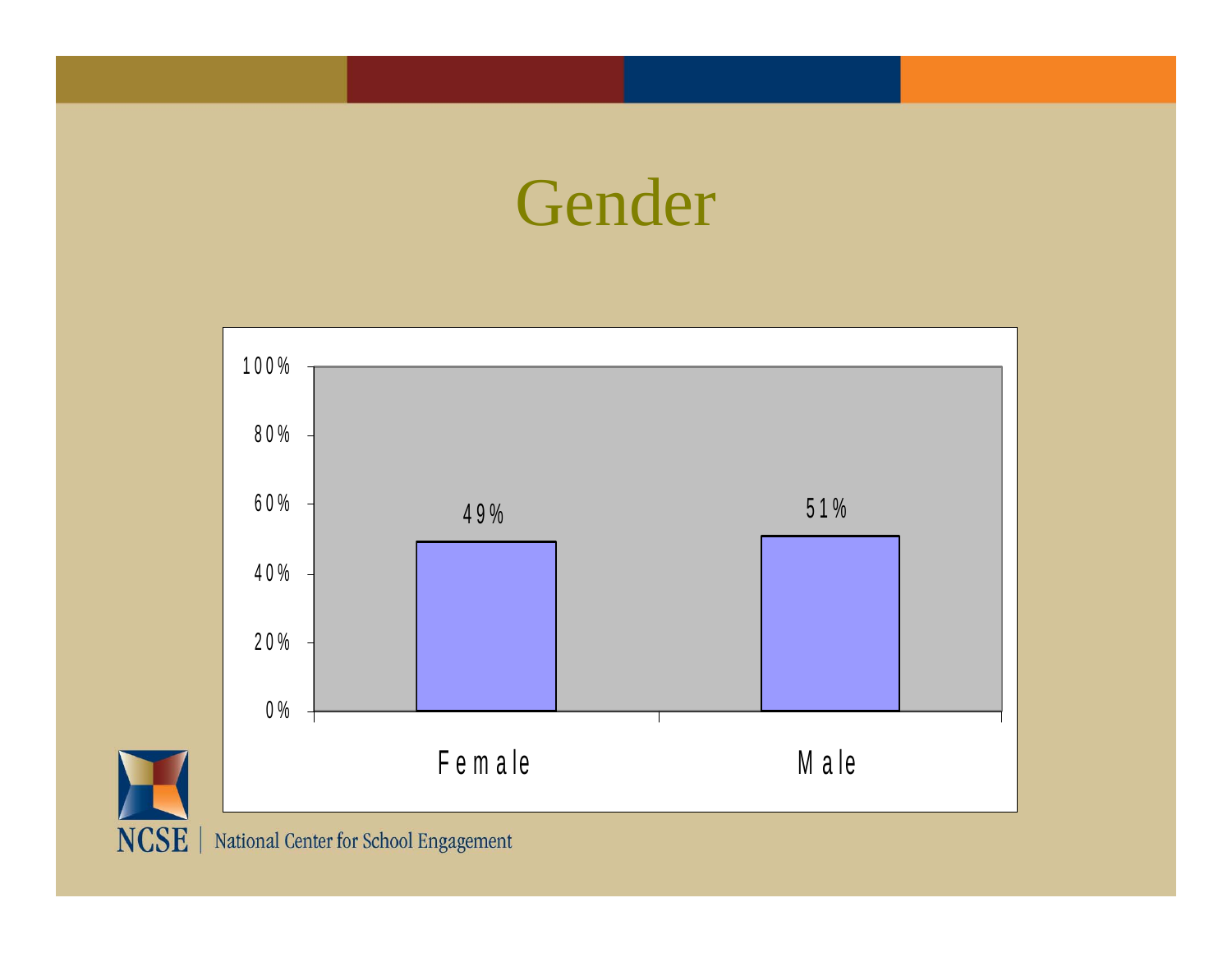## School Discipline Problems

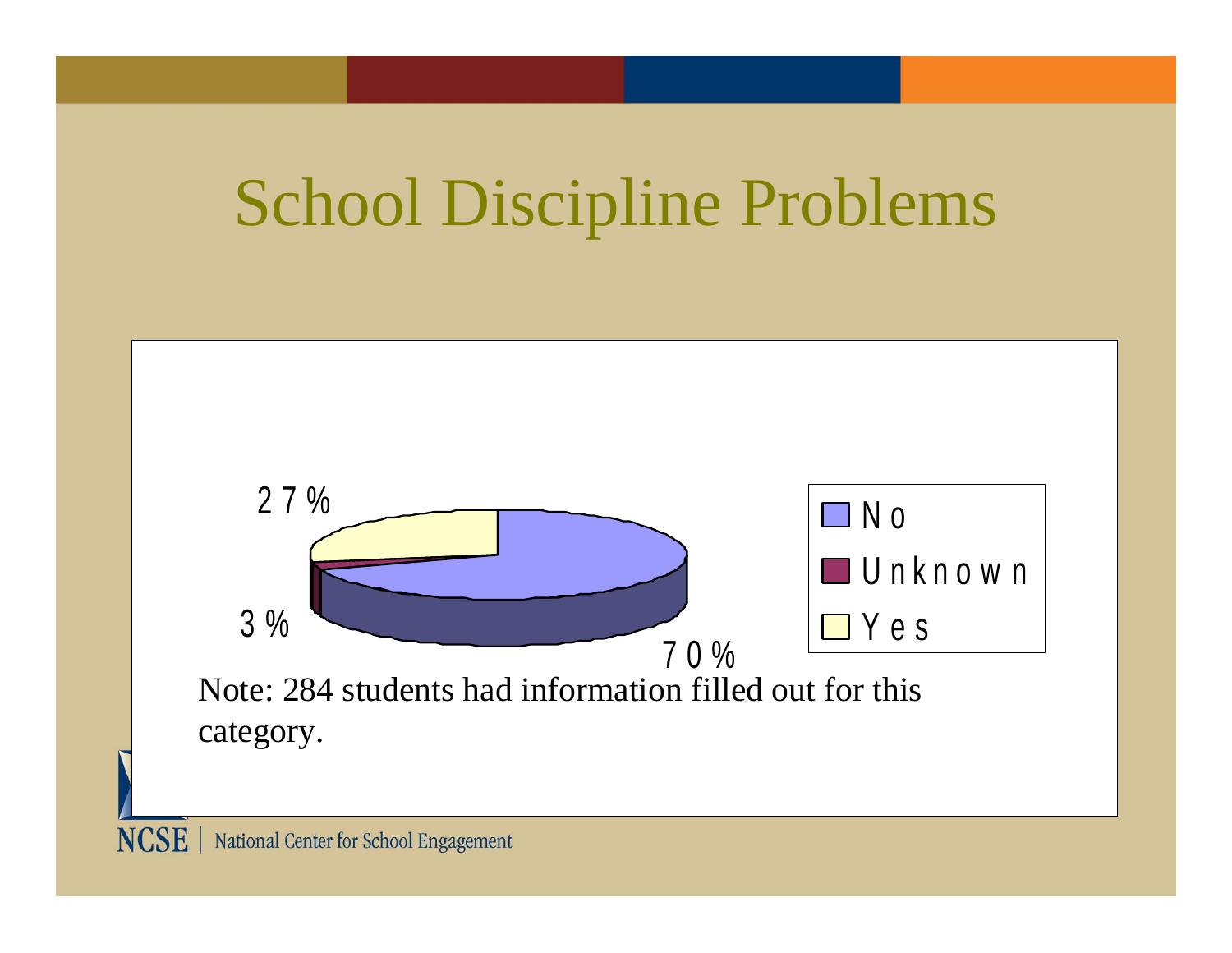### Juvenile Justice Involvement

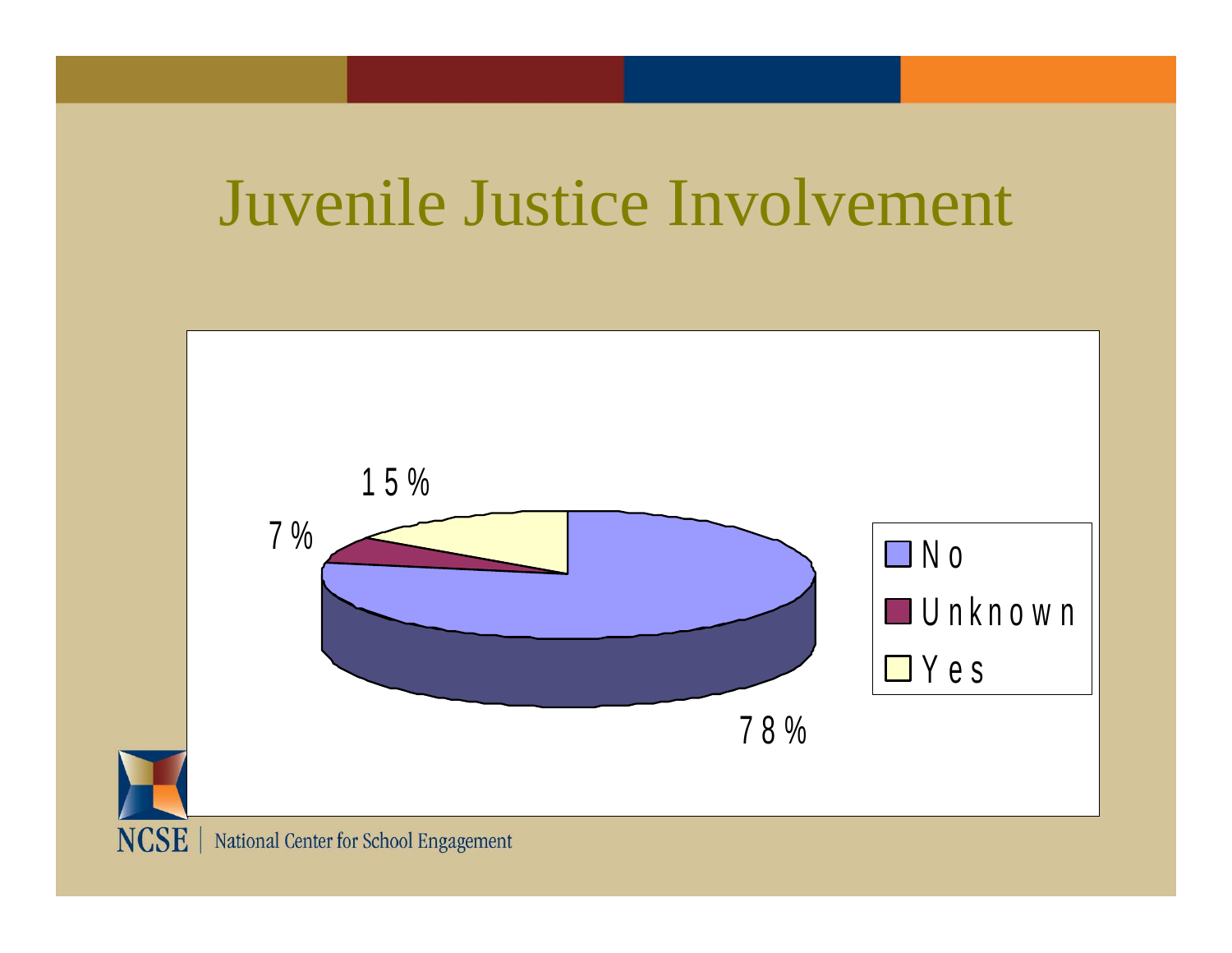### Attendance

¾ **Since the project's inception, the average excused absence rate dropped from 4.37 at intake to 3.55 at the first update for the population as a whole.** ¾ **The average unexcused absence rate dropped from 14.64 at intake to 7.40 at the first update.**

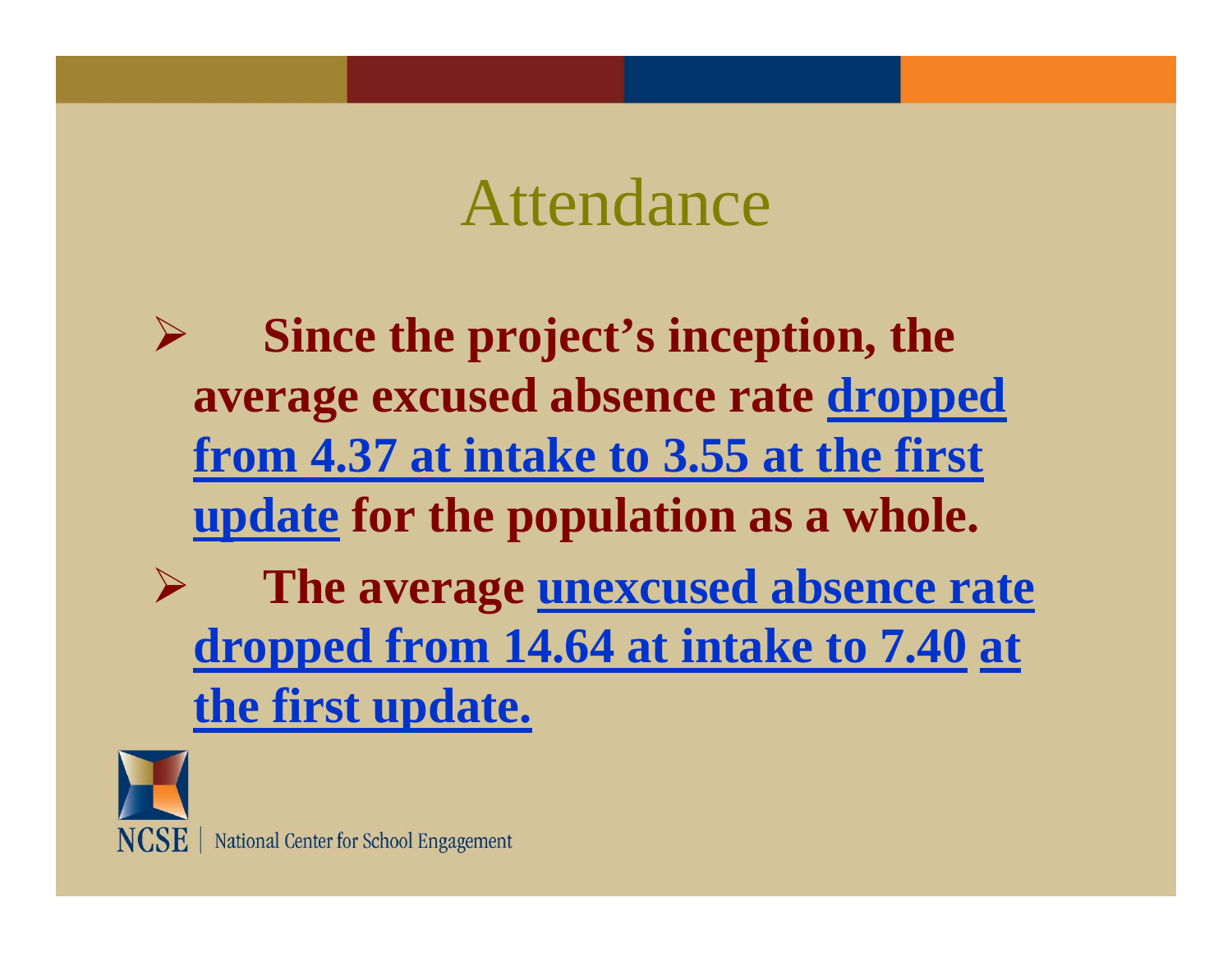### **The Denver Data**

- Collected data from Denver Public Schools to assess prevalence of truancy
- This gives a better indication than attendance rates or drop out statistics
- Surprising results

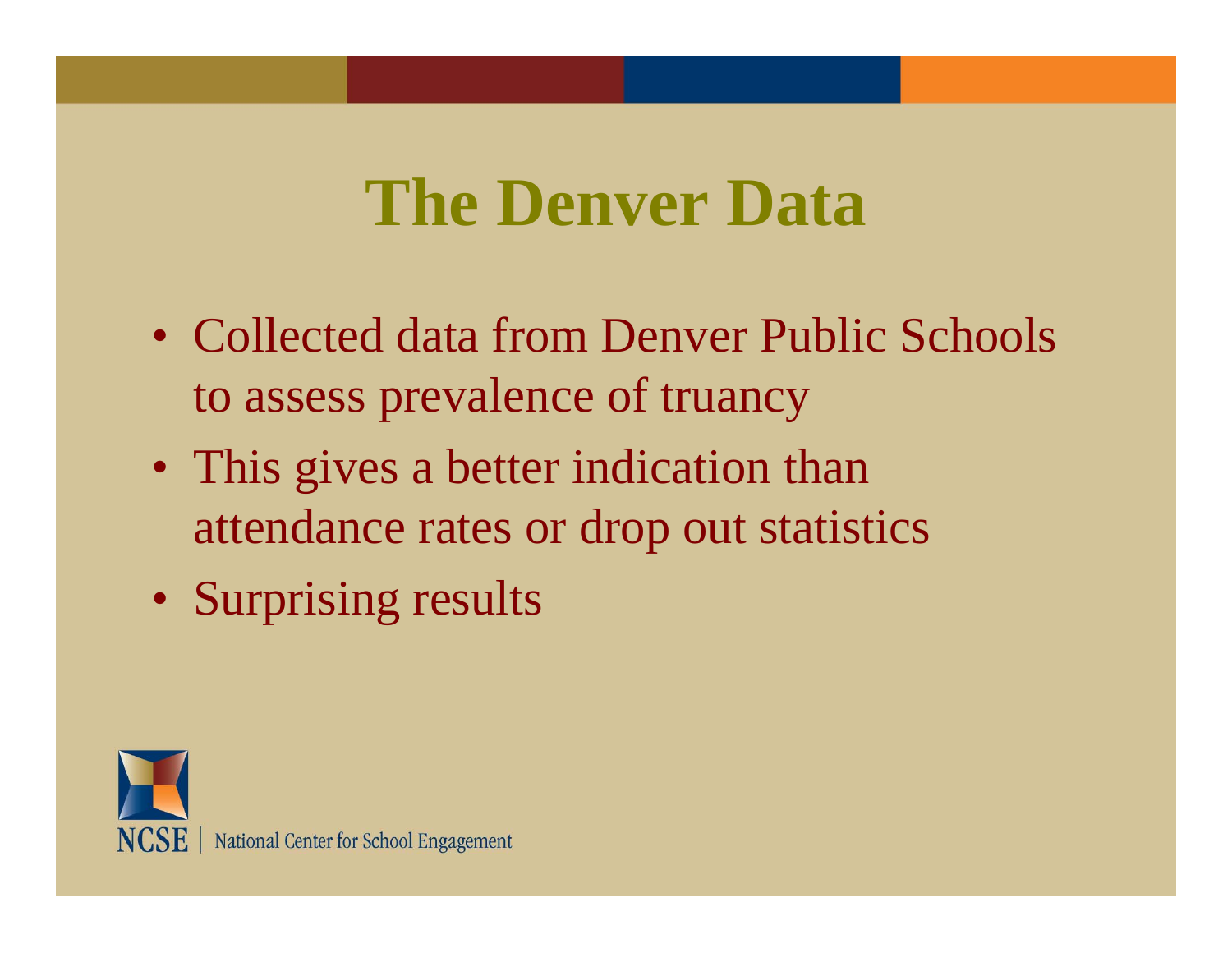#### **Average Unexcused Absences by Grade**

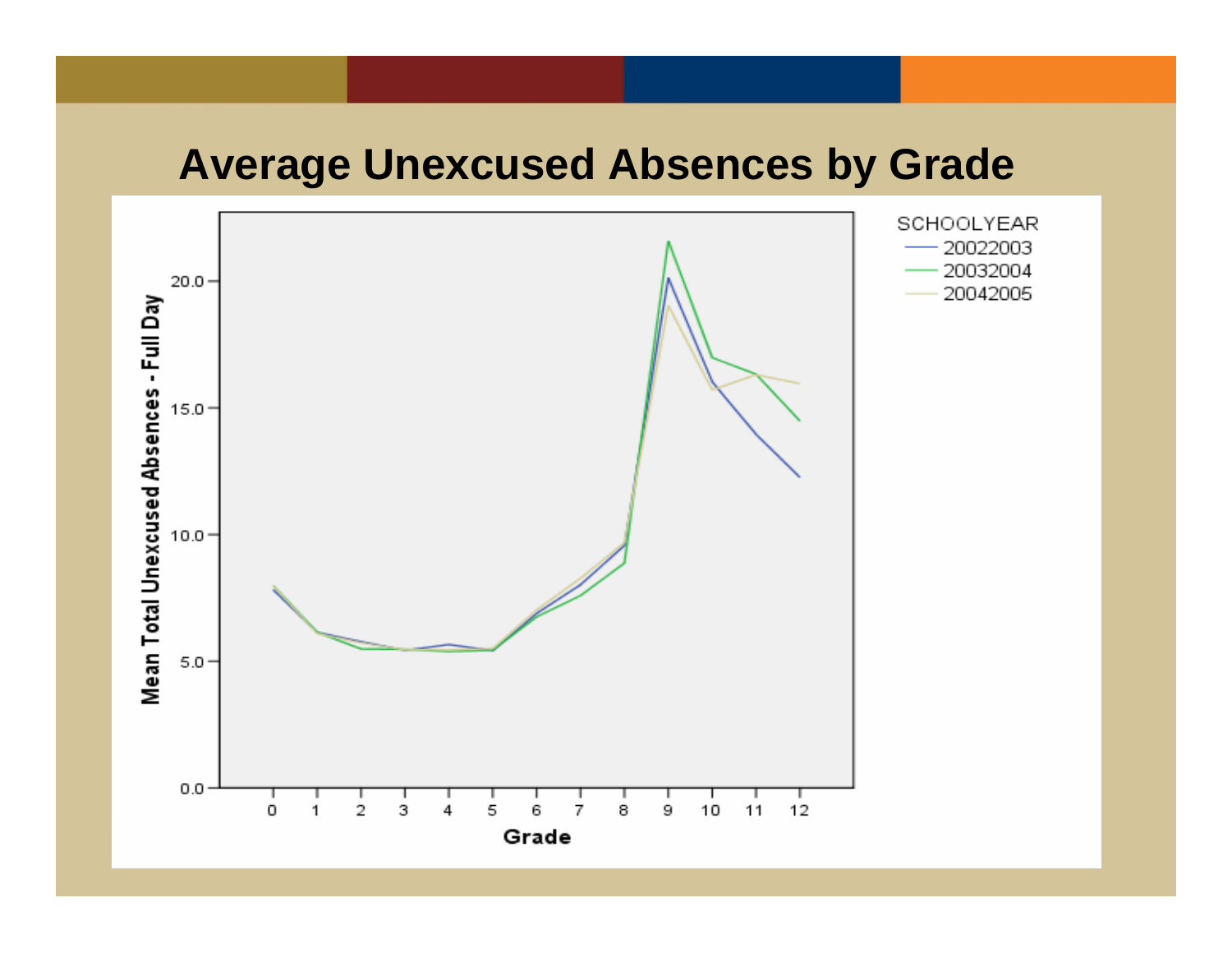#### **Percent of Chronic Truants by Ethnicity**

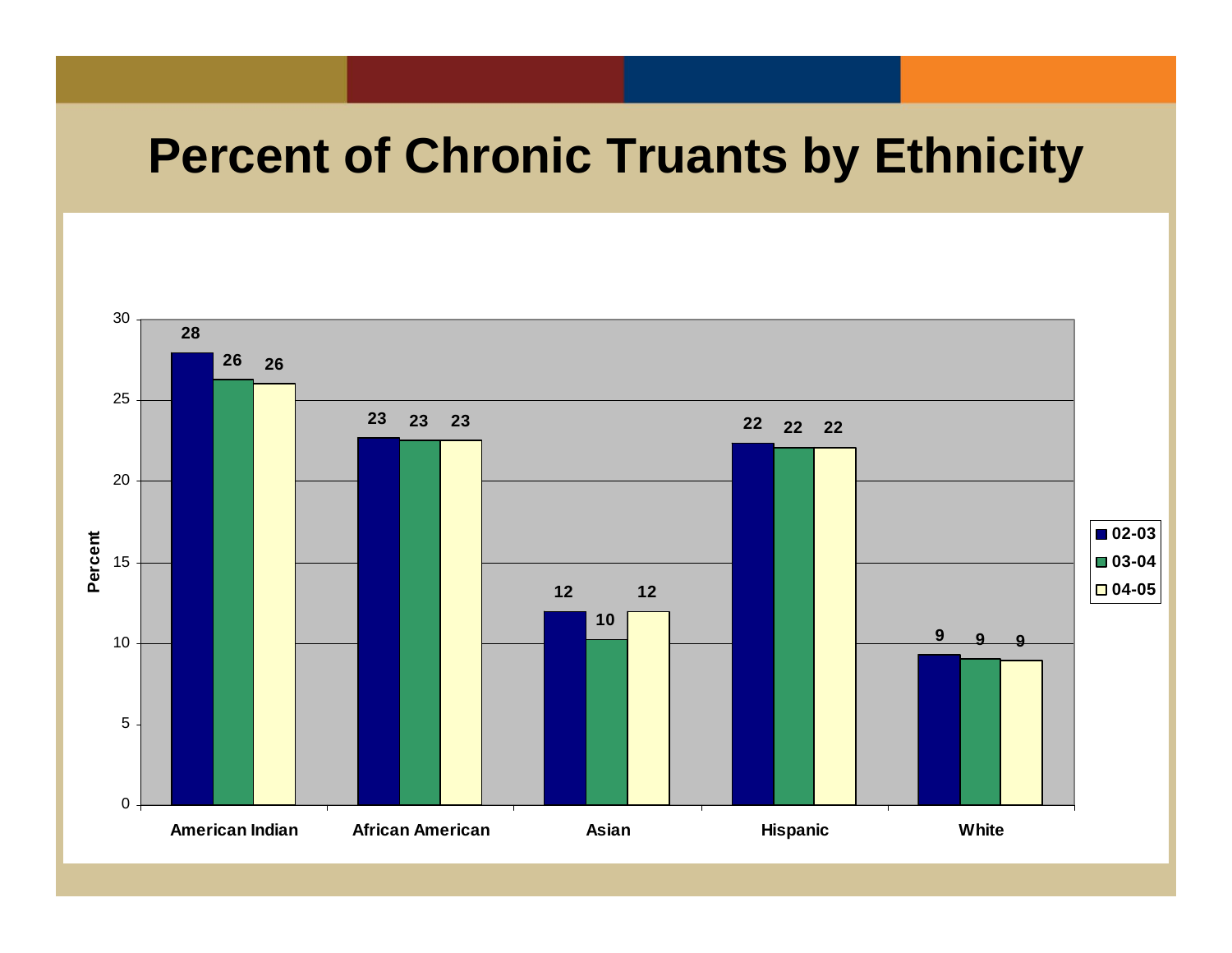#### **Incidents of Crime by Youth (10-17) School Year 04-05**



Source: National Incident Based Reporting System (NIBRS).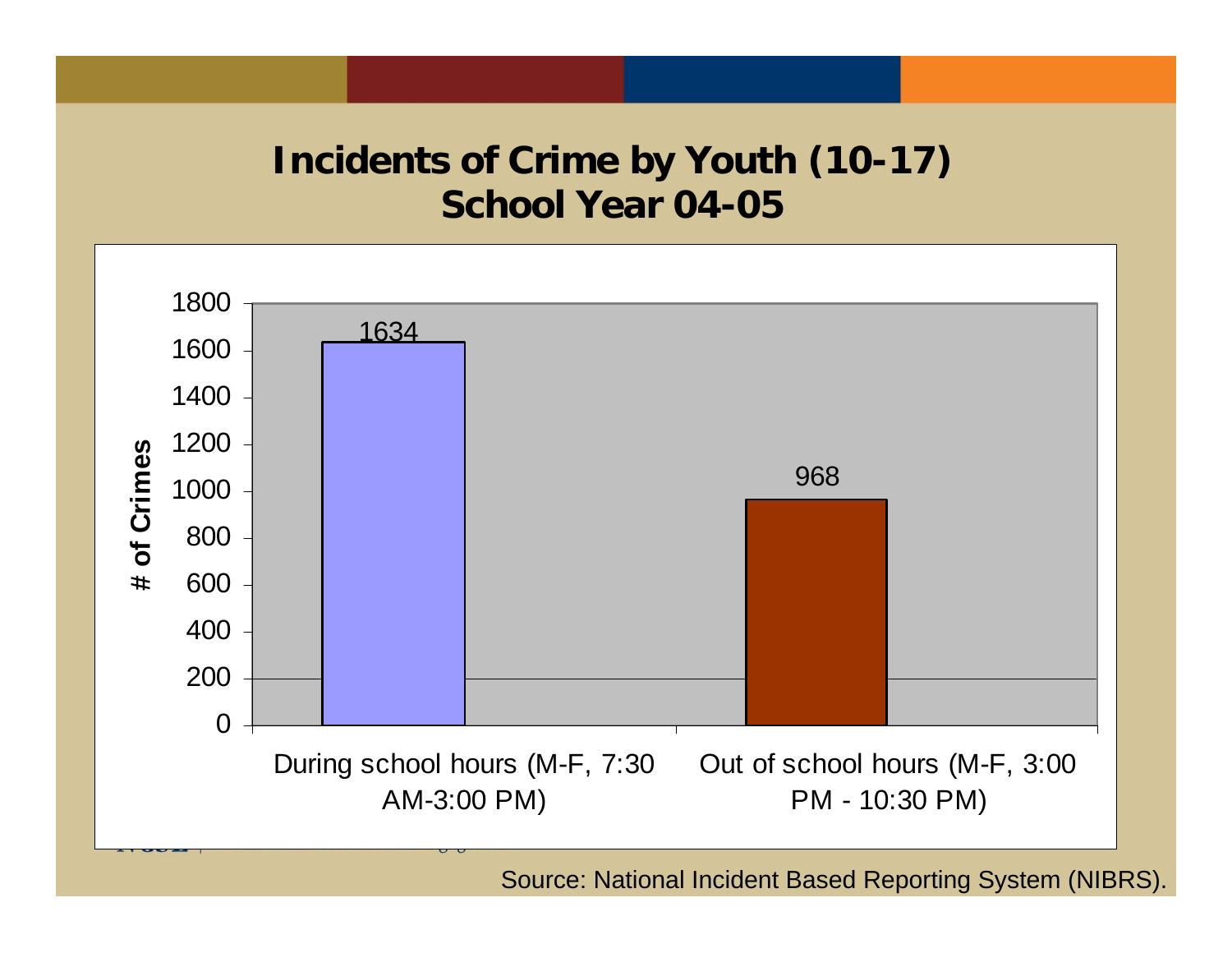



NCSE | National Center for School Engagement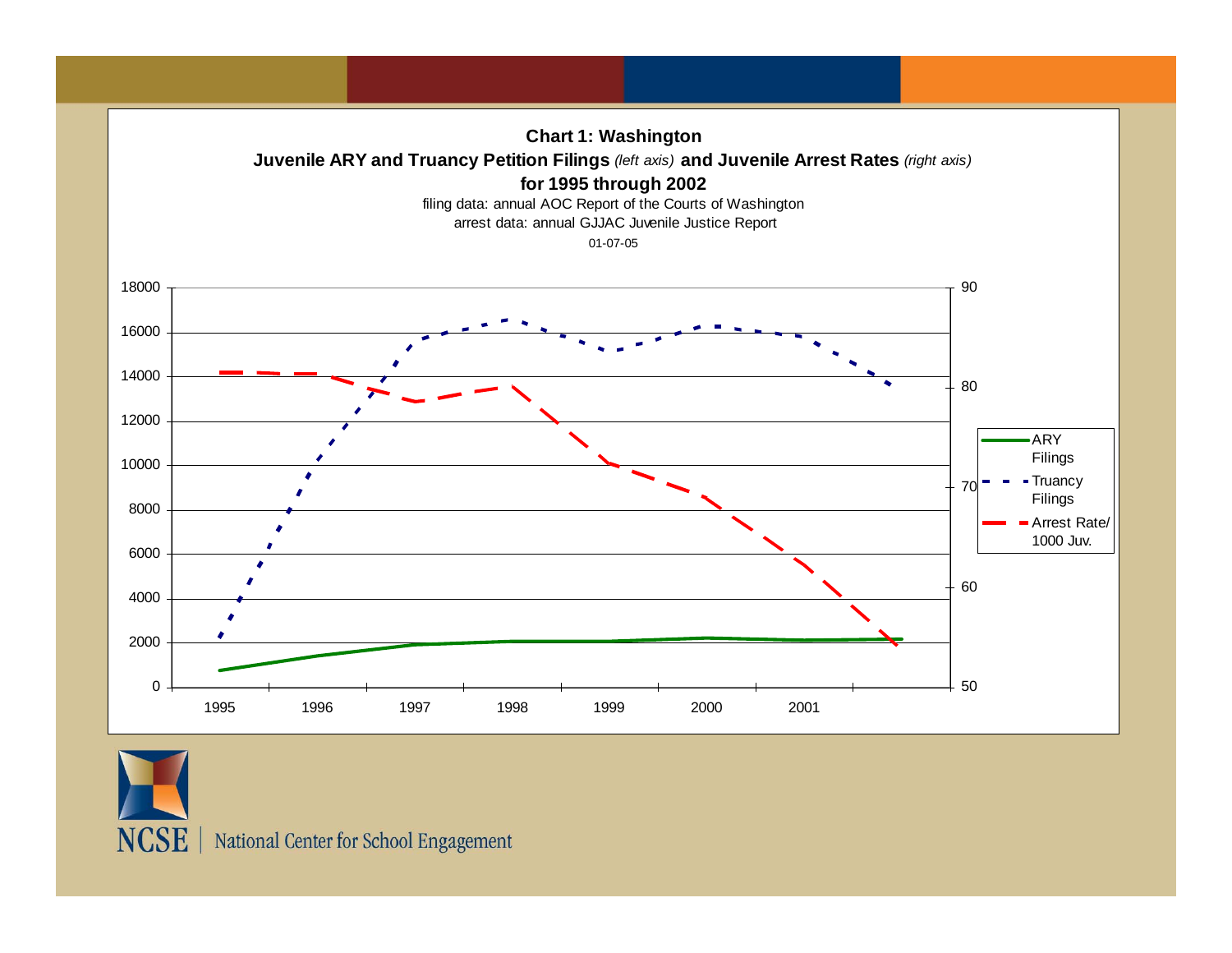#### **Impact on Delinquency from Truancy + Diversion Program in Jacksonville**

|           | <b>YEAR</b> | <b>JUVENILES SENTENCED</b><br><b>TO FLORIDA STATE</b><br><b>PRISON</b> | <b>JUVENILES</b><br>SENTENCED TO DUVAL<br><b>COUNTY JAIL</b> |
|-----------|-------------|------------------------------------------------------------------------|--------------------------------------------------------------|
|           | 1994        | 47                                                                     | 201                                                          |
|           |             |                                                                        |                                                              |
|           | 1995        | 39                                                                     | 105                                                          |
|           |             |                                                                        |                                                              |
|           | 1996        | 8                                                                      | 85                                                           |
|           | 1997        | 29                                                                     | 132                                                          |
|           | 1998        | 18                                                                     | 149                                                          |
|           | 1999        | 27                                                                     | 72                                                           |
|           | 2000        | 16                                                                     | 35                                                           |
|           | 2001        | 26                                                                     | 39                                                           |
|           | 2002        | 16                                                                     | 35                                                           |
|           | 2003        | 23                                                                     | 33                                                           |
| gagen ent | 2004        | 5                                                                      | 22                                                           |

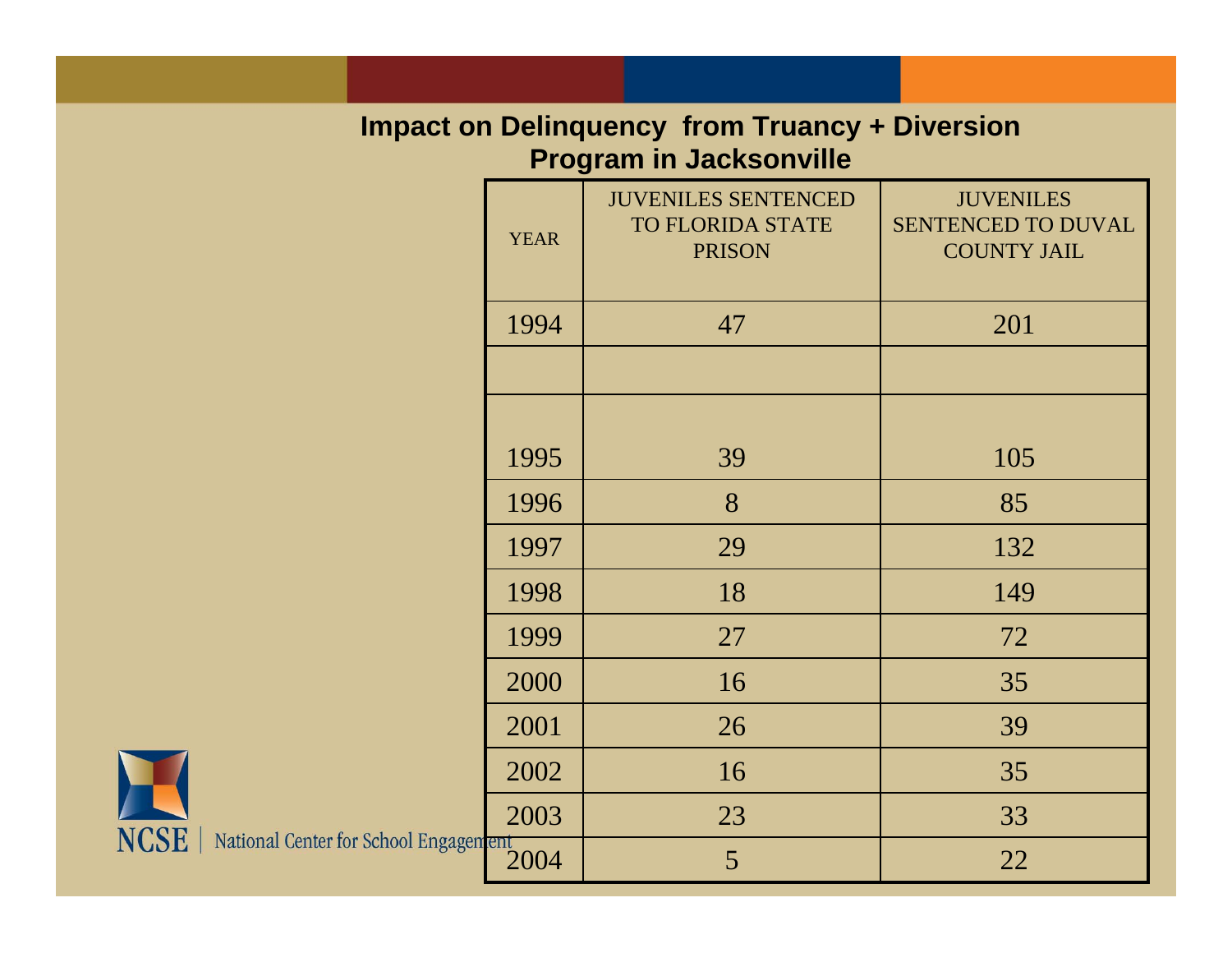### Effective Practices to Reduce **Truancy**

#### Evidence Based Practice

#### And

#### Practice Based Evidence



NCSE | National Center for School Engagement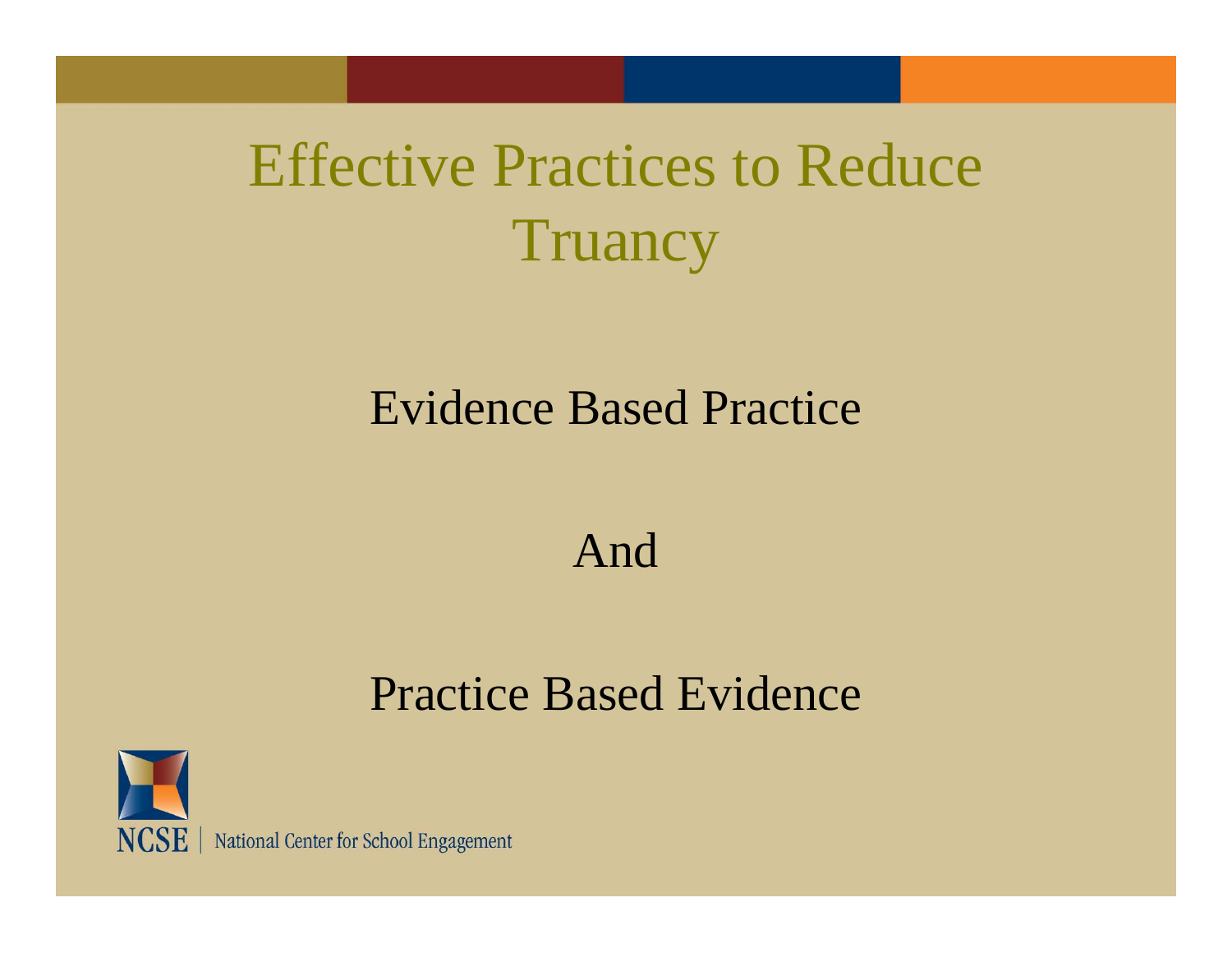### **Levers for Change**

- Federal No child Left Behind Law
- Attendance = School Funding
- High Stakes Achievement Testing
- Truancy Reduction UDay time crime Truancy Reduction U Court Costs

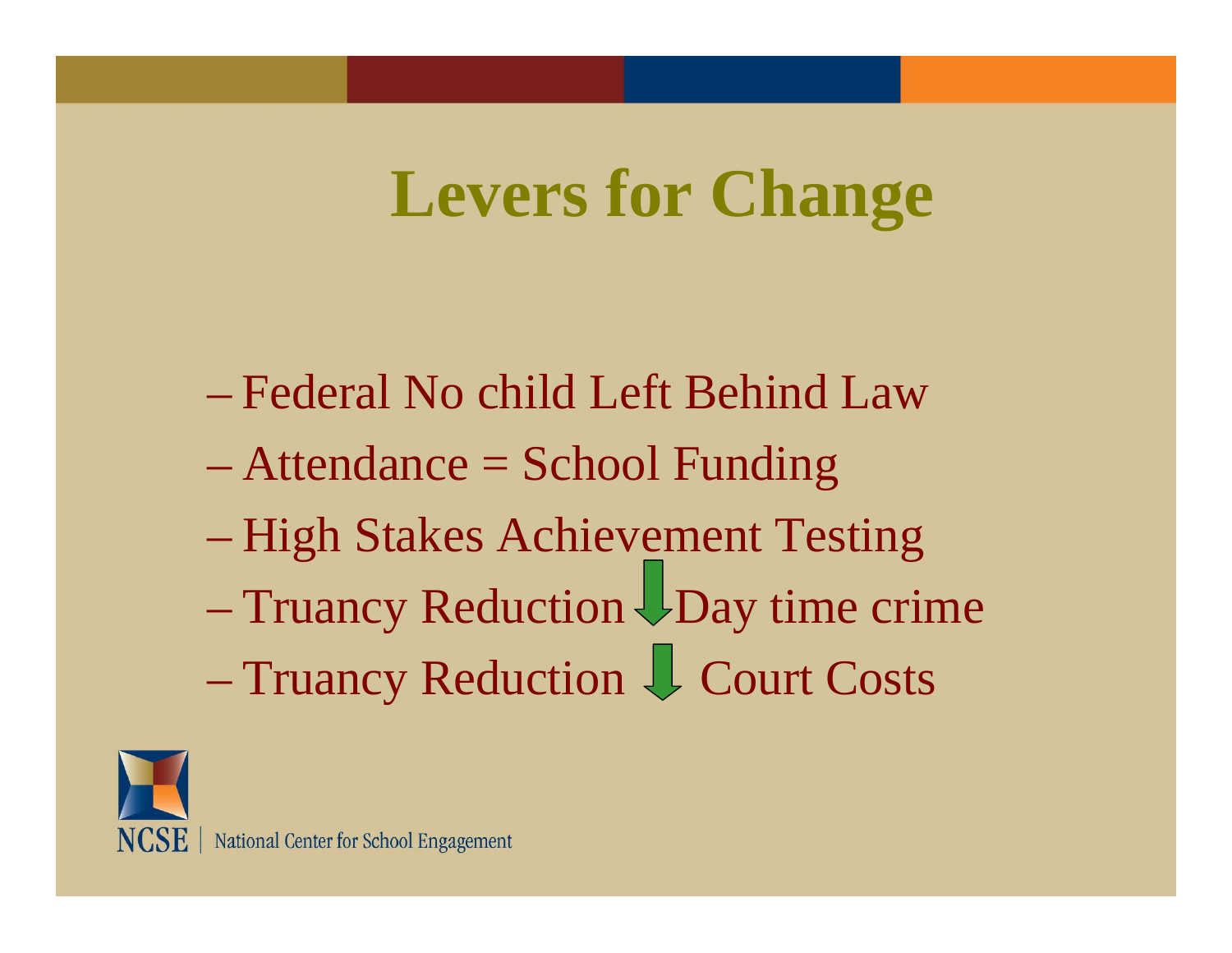### **CASASTART**

- 8 Strategies
- 3 Key Meetings
- 3 Key Partnerships



NCSE | National Center for School Engagement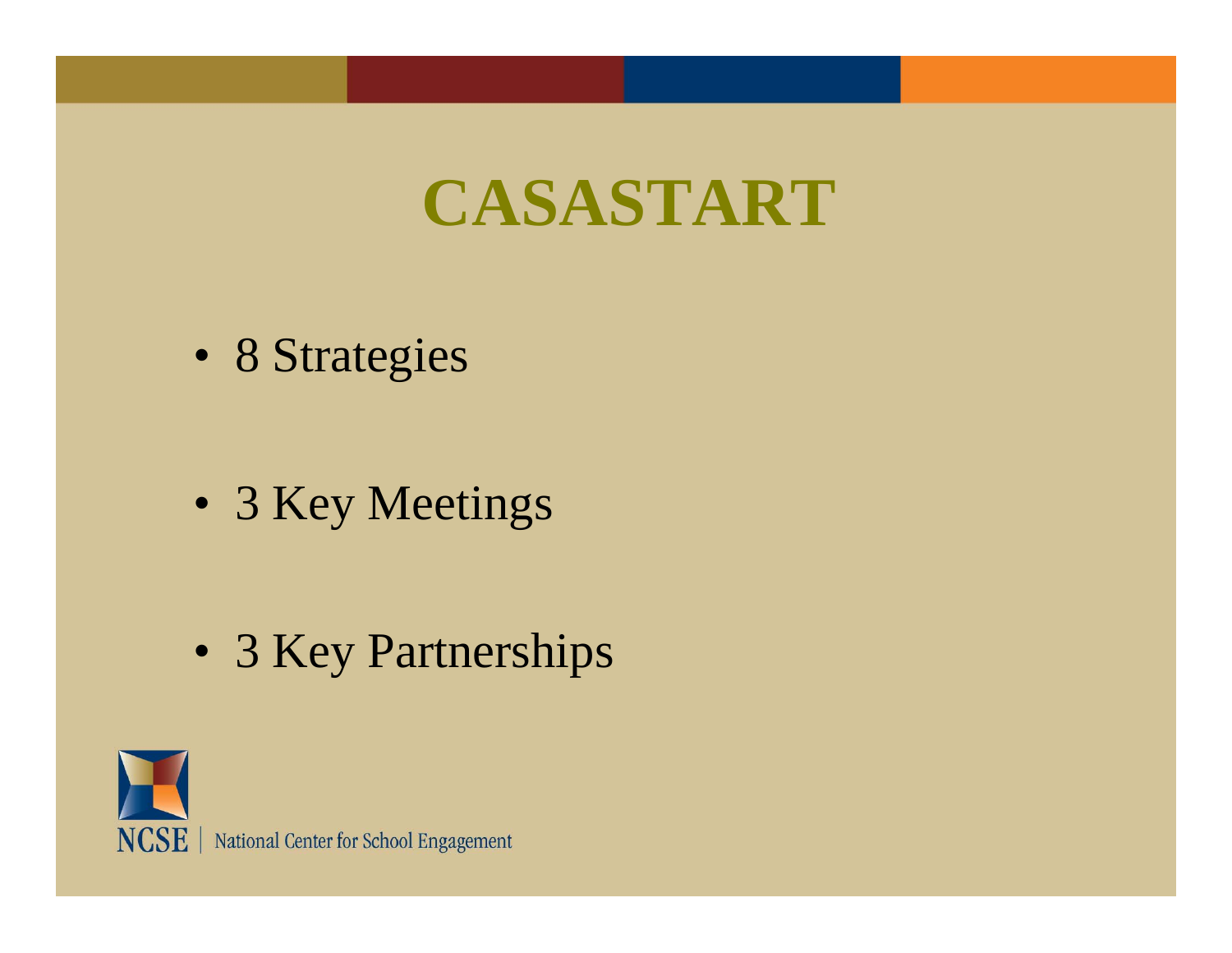### **8 Strategies**

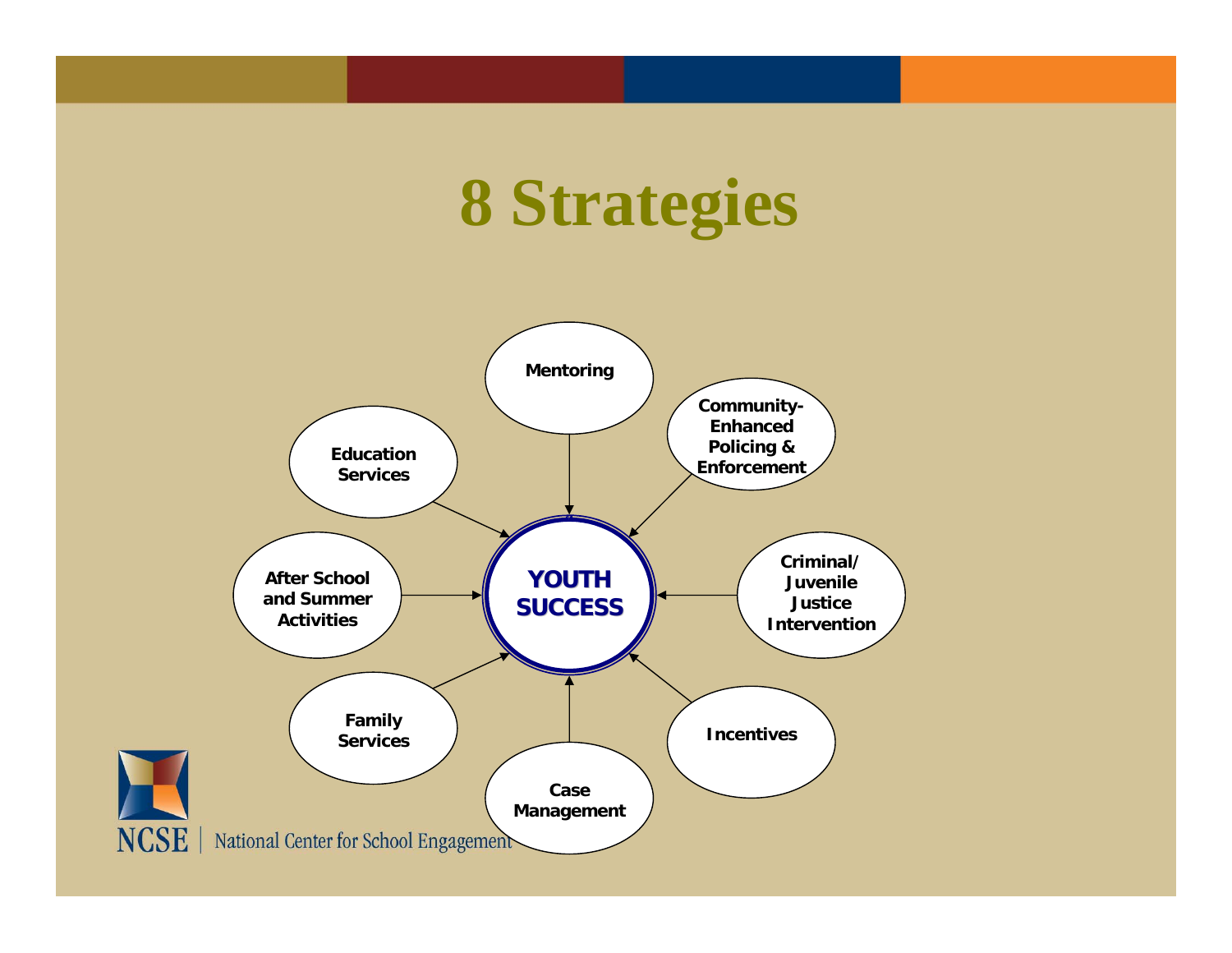## **3 Meetings**

#### • Case Conference

**YOUTH FOCUS:** Case manager, key personnel in the school, and law enforcement meet twice a month to problem solve around issues that arise with youth participants

### Administrative Meeting

**PROGRAM FOCUS:** CASASTART Program Manager meets with Principal and Police to discuss challenges and successes at the school level

### Advisory Council Meeting

**POLICY FOCUS:** Key decision-makers in the community attend this meeting. They are charged with addressing broader community issues related to substance abuse, delinquency and other trends affecting youth, as well as developing policies and securing funding to support the program.



**NCSE** | National Center for School Engagement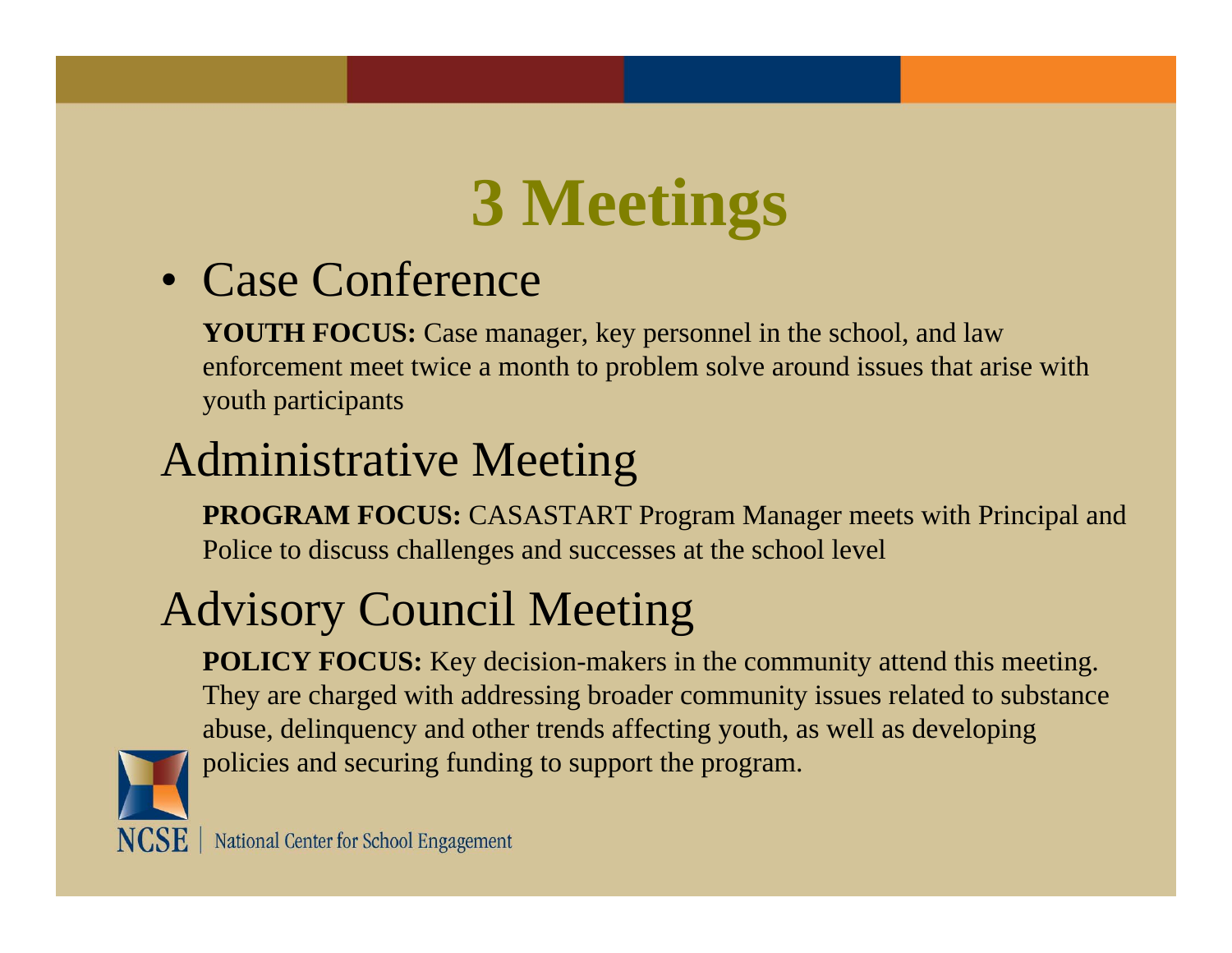## **3 Partnerships**

#### • Schools

- Provide office and meeting space
- Refer students eligible for CASASTART
- Participate in 3 key meetings of CASASTART
- Share information regarding youth grades, attendance, conduct

#### • Human Service Organization/Lead Agency

- Act as lead agency hire, manage, and train staff to implement program
- Facilitate communication and collaboration between partners, coordinate 3 key meetings
- Maintain client records & data

#### • Police Department

- –––
- Make connections with youth in the program
	- Share information regarding youth and crime
	- Establish safe corridors to and from school
	- Participate in 3 key meetings

**NCSE** | National Center for School Engagement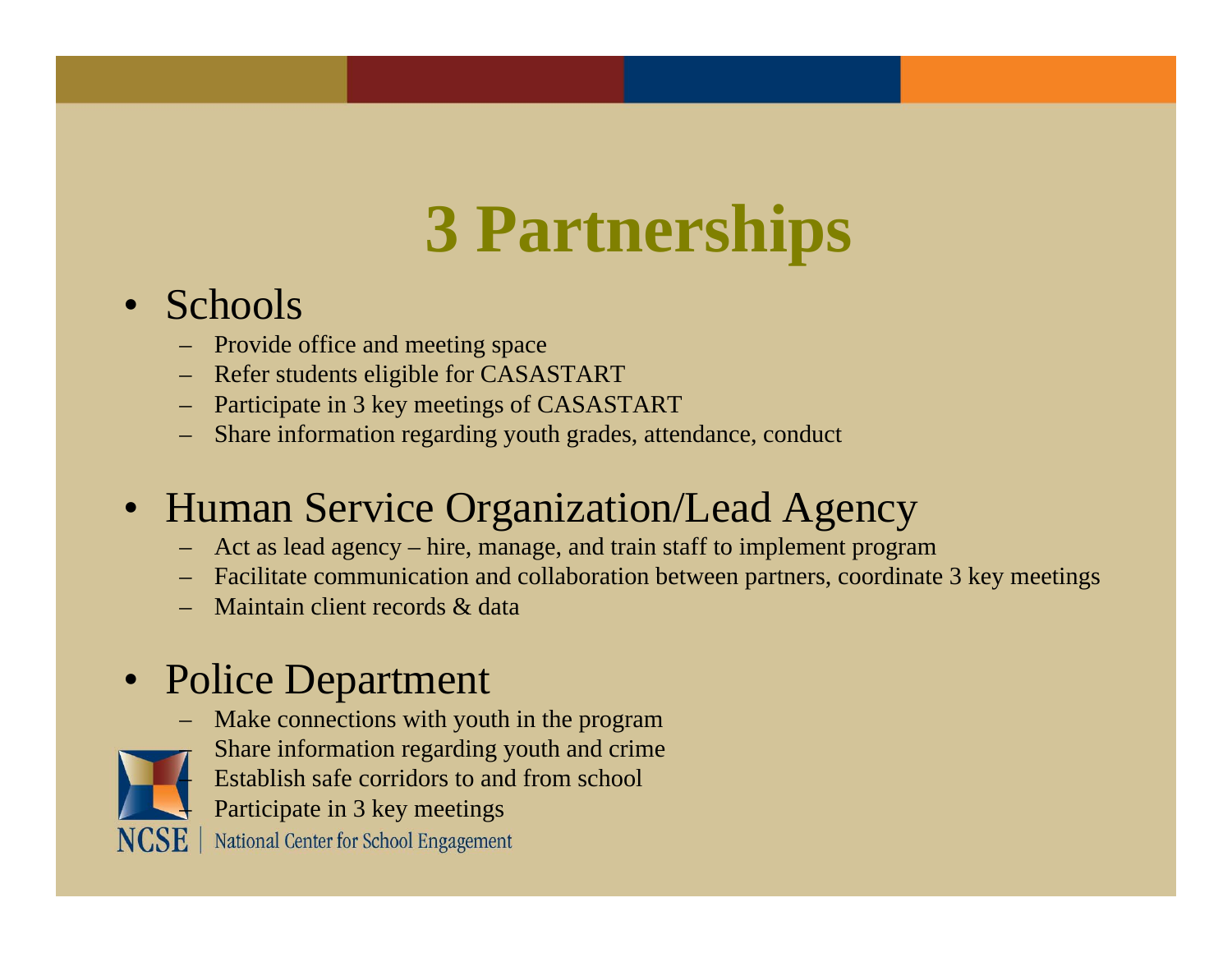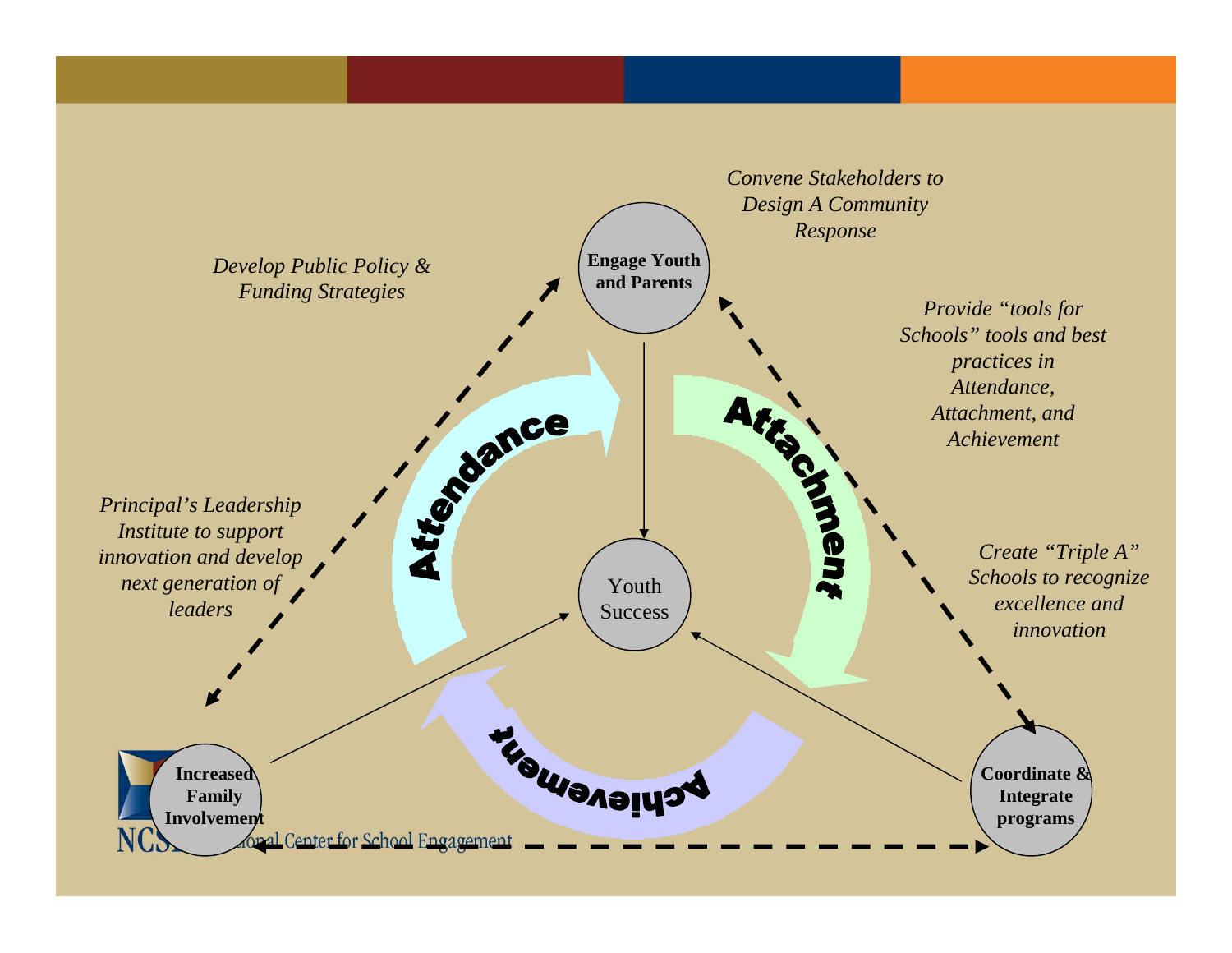

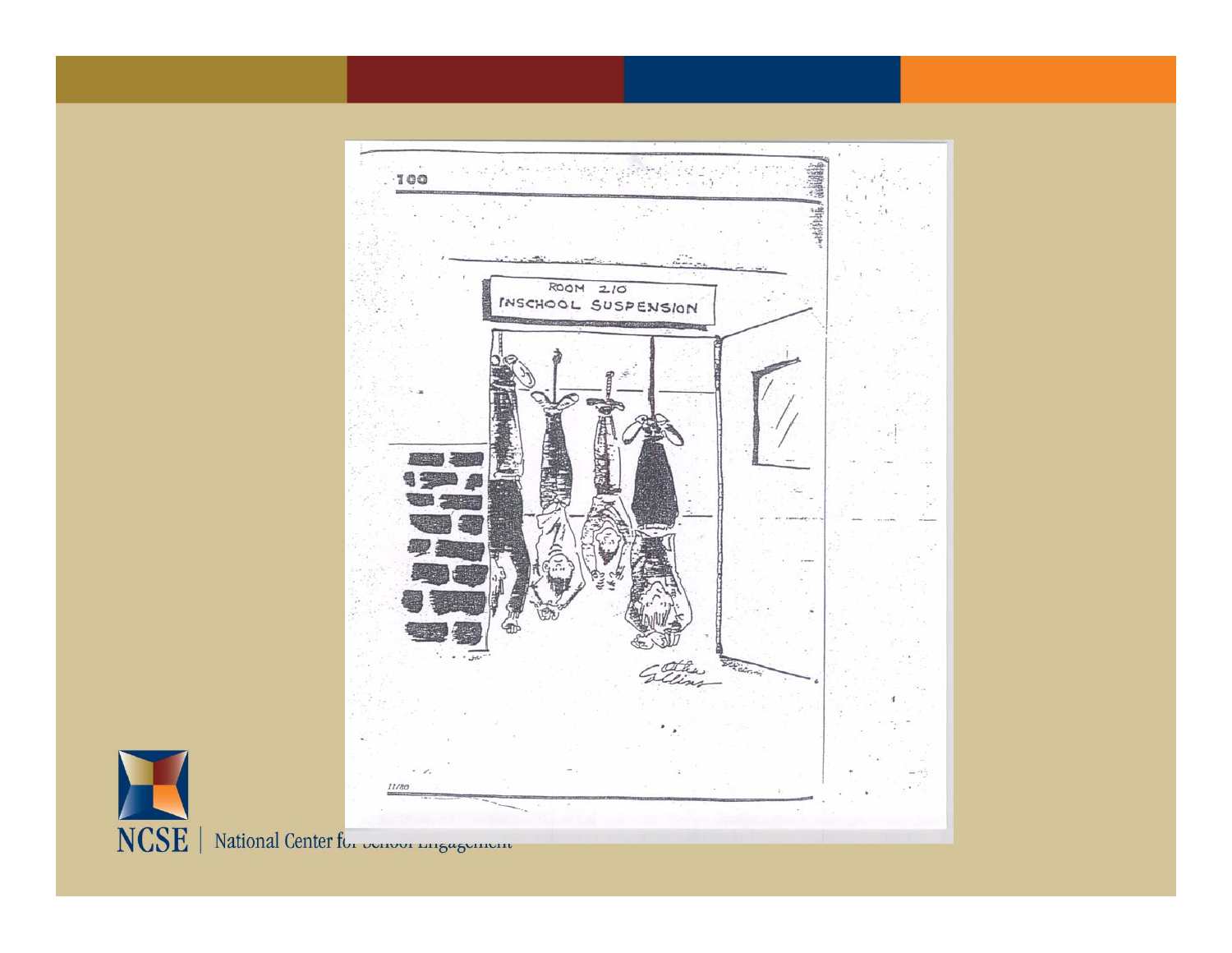## **State/County/Municipal Practices**



- File CHINS/PINS
- File D&N
- Withhold TANF
- Daytime curfew
- Subpoena school records





- • School revenue based on average daily enrollment
- Include school truancy rates in report card
- Claim revenues for students with truancy petition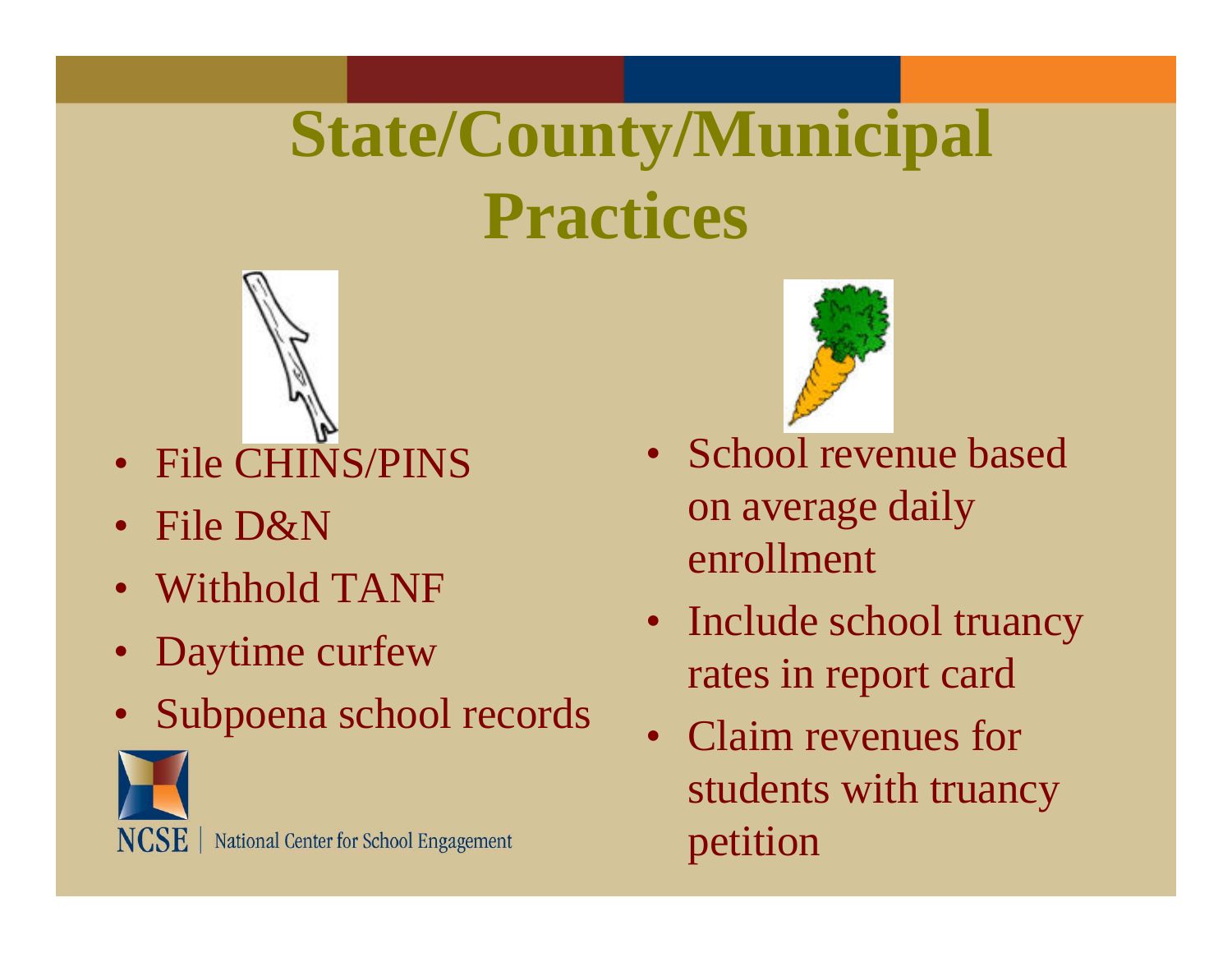### **Court Sanctioning Practices**



- Fine parents & students
- Arrest parents
- Contempt citations
- •Suspend driver's license
- Detention



Community service





- Court ordered family or individual therapy
- Court ordered tutoring or health services
- Waive fines with improved attendance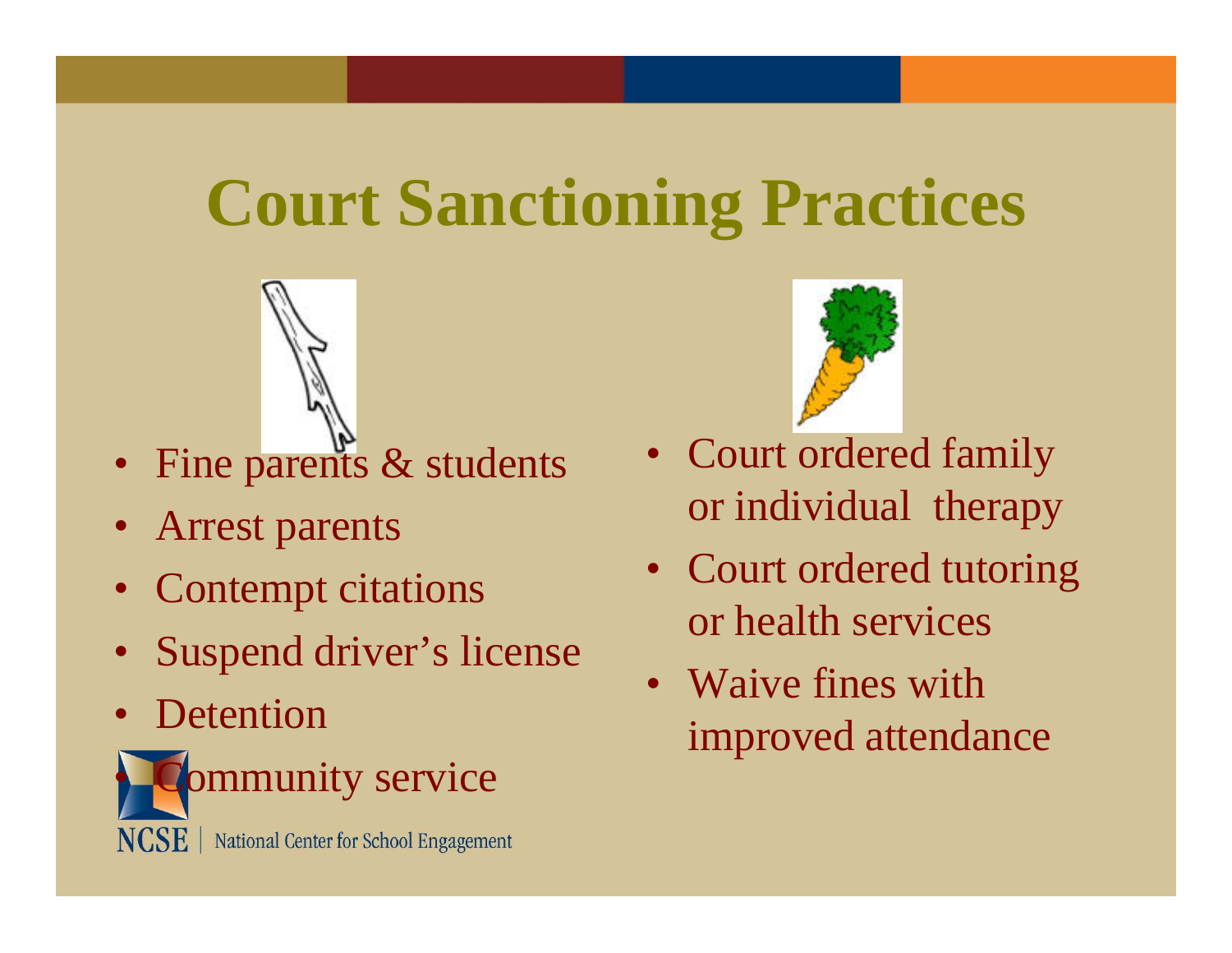### **School Practices**



- •School F grading
- •No Extra Curric. Act.
- •Suspension/expulsions
- •Employ truancy officers
- Grading on participation







- Change Ed. Placement
- Appeals processes
- • Consistent attendance policy and practice known by all (students, parents, staff, community agencies)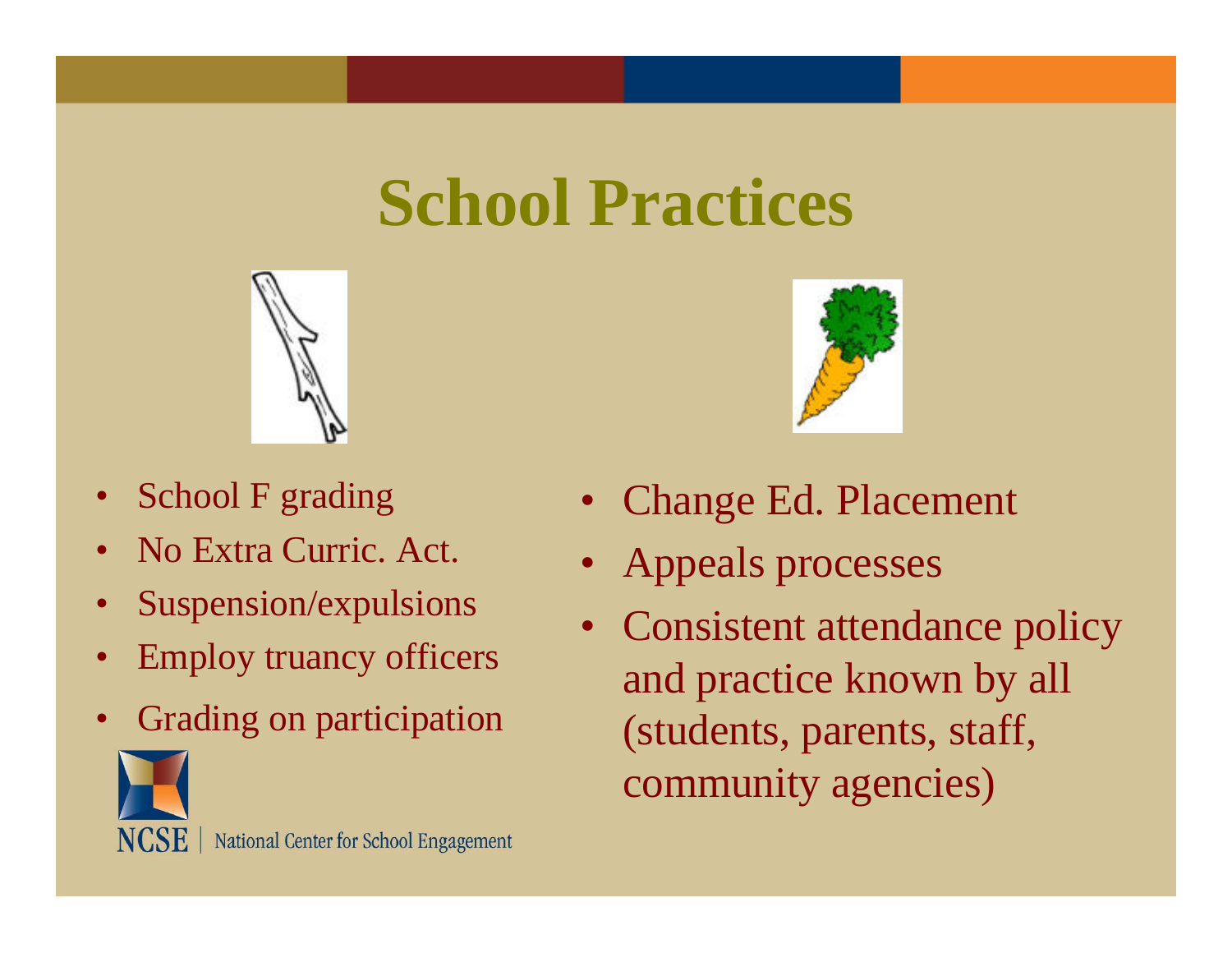### Addressing Push Out- Fade Out Practices

- Push out policies and practices are the things that schools and community agencies do that cause students to disengage and drop out
- Fade out students are those who are on track academically, but not engaged in school

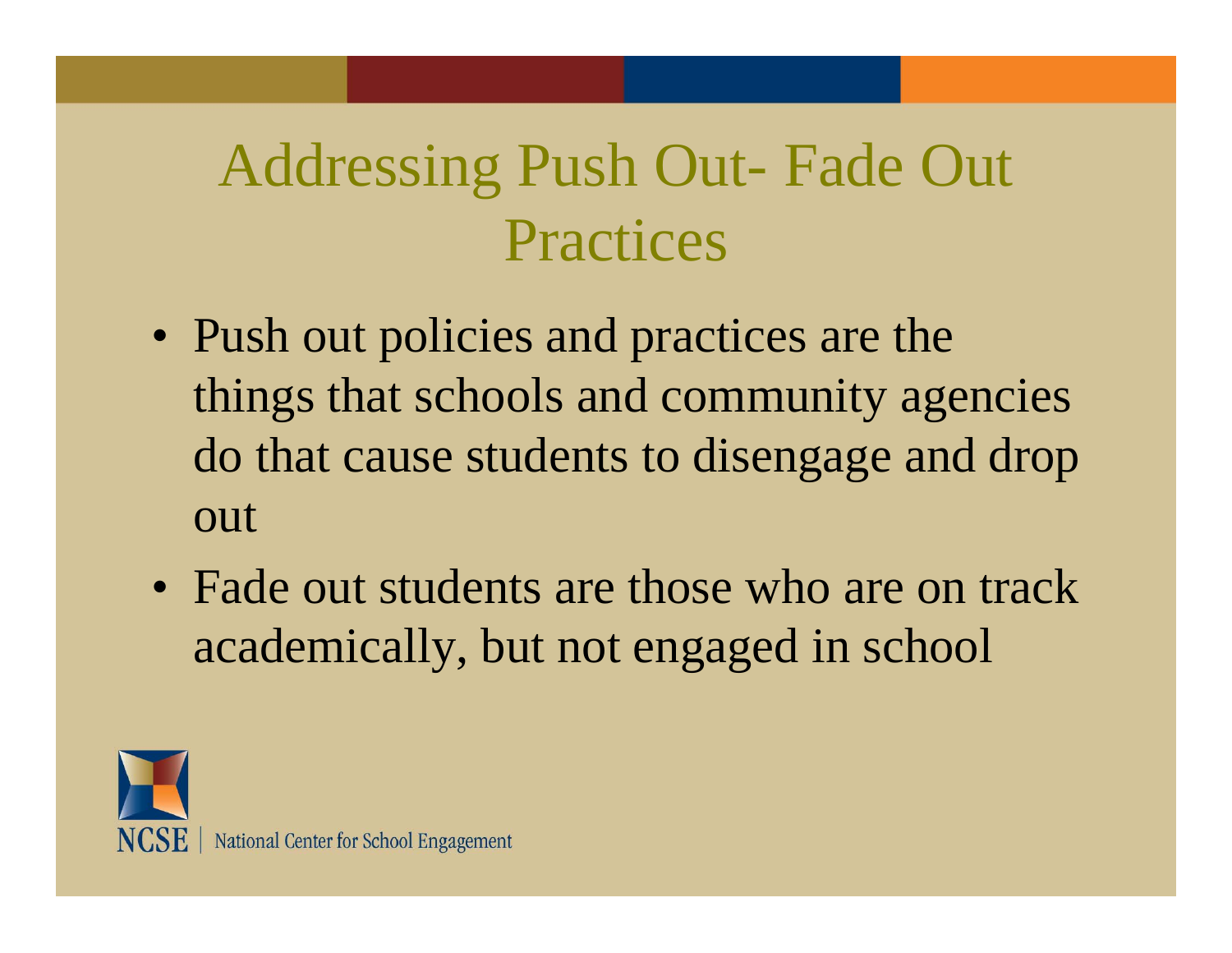### **Changes Needed to Avoid Push-outs**

- **End out of school suspensions for being truant**
- $\bullet$  **Finance Schools by average daily attendance not one day counts**
- **Document attendance and truancy by school & set goals for engagement and attachment**
- **Eliminate courts detention for truancy**
- **Remove attendance as a factor in grading**
- **Start secondary schools later in the day**
- $\bullet$  **Provide partial credit and credit recovery options for students**
- **Conduct a push out "policy audit "**



**Raise compulsory attendance age to 18**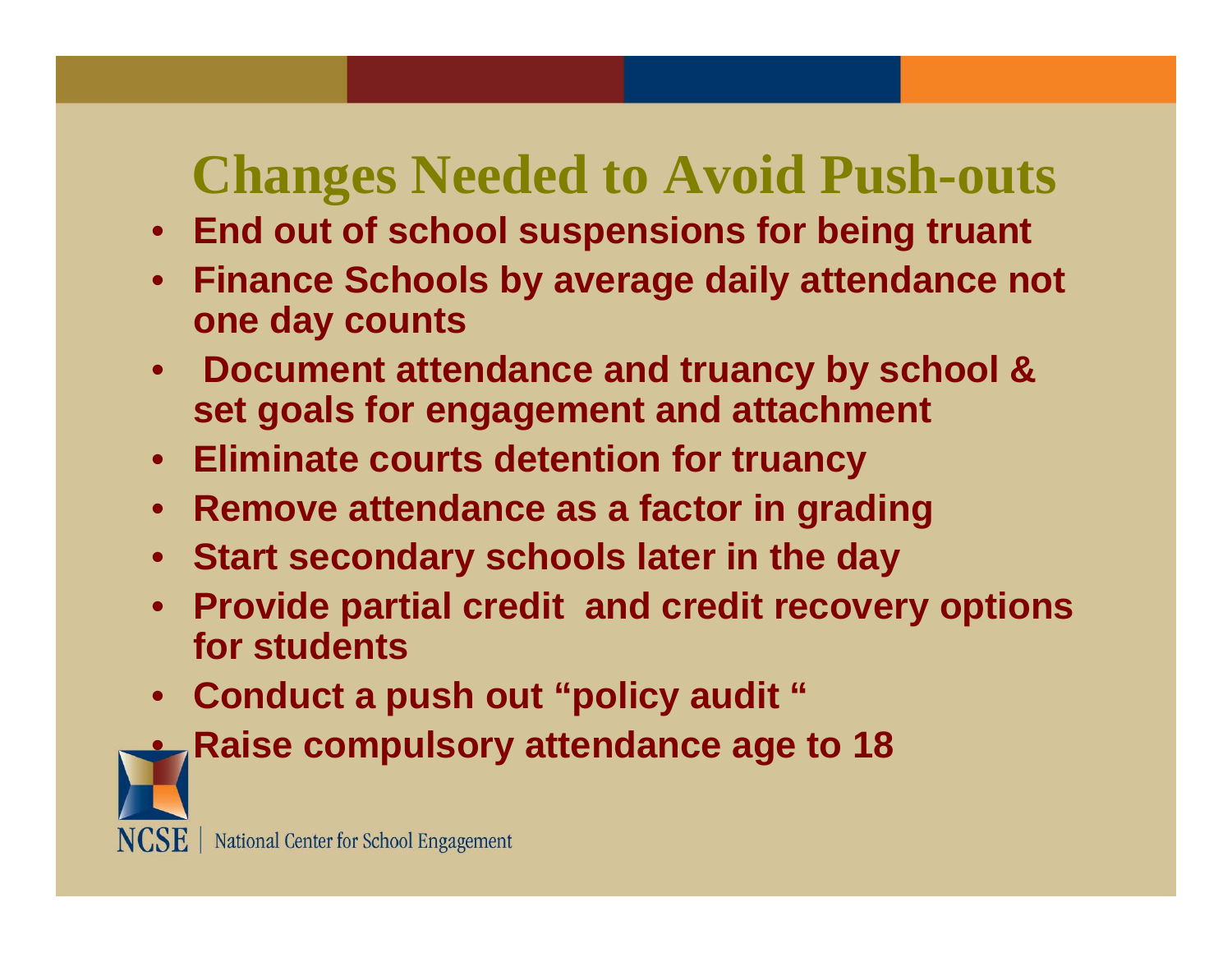### The Push Out Policy Audit\*

- Review dropout ages grades and circumstances
- Review attendance policies & how implemented
- Grade retention/social promotion policies
- Grading policies district/school/teacher
- Over promotion of GED alternative to graduation
- Over use of Alternative Schools for struggling students
- Standardized testing use for promotion or push out
- Teacher preparedness & credentials



\*(Balfanz,.R and MacIver, M. 2008 in Press)